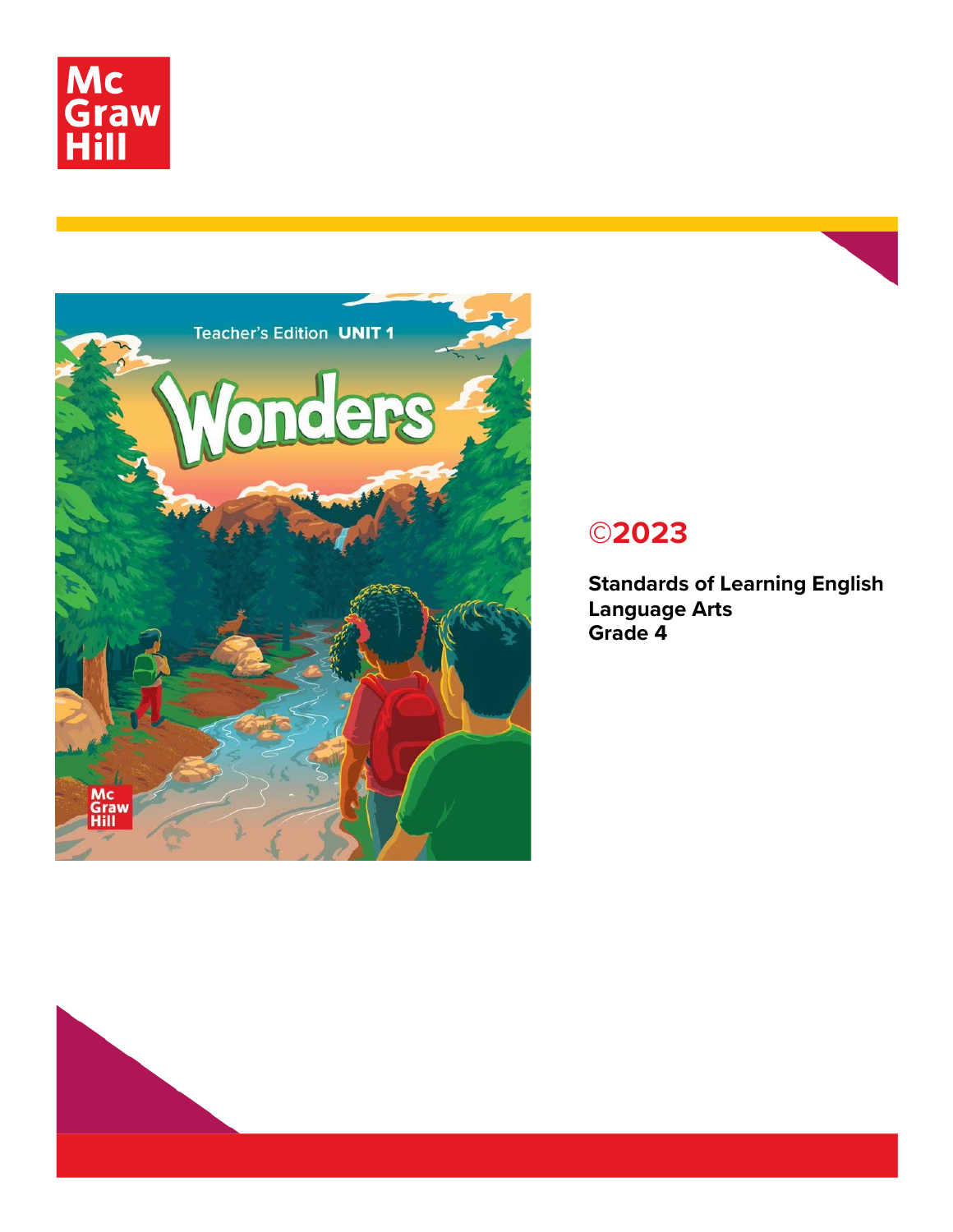### **STANDARDS PAGE REFERENCES**

**In fourth grade, there is an increased emphasis on reading comprehension by comparing fiction and nonfiction texts, identifying cause and effect relationships, and differentiating between fact and opinion. The student will expand vocabulary using knowledge of roots, affixes, synonyms, antonyms, and homophones. The student will continue to increase communication and collaboration skills by working in diverse teams as both a facilitator and a contributor. Students will deliver multimodal presentations and begin to examine media messages. The student will demonstrate comprehension of the research process by evaluating the relevance and reliability of information collected to create a research product. Additionally students will continue to understand the difference between** 

 **Communication and Multimodal Literacies**

| 4.1 The student will use effective oral communication skills in a variety of settings. |                                                                                                                                                                                                                                                                                                 |
|----------------------------------------------------------------------------------------|-------------------------------------------------------------------------------------------------------------------------------------------------------------------------------------------------------------------------------------------------------------------------------------------------|
| a) Listen actively and speak using appropriate<br>discussion rules.                    | <b>Teacher Edition:</b><br>Unit 1: T4, T78, T154, T294, T297, T301 Unit 2:<br>T4, T84, T221, T222, T306, T309, T313 Unit 3: T4,<br>T82, T166, T306, T309, T310, T313 Unit 4: T4,<br>T82, T164, T306, T311 Unit 5: T4, T88, T170,<br>T310, T315 Unit 6: T4, T88, T166, T304, T306,<br>T309, T311 |
| b) Contribute to group discussions across content<br>areas.                            | <b>Teacher Edition:</b><br>Unit 1: T4, T78, T154, T294 Unit 2: T4, T84, T221,<br>T306 Unit 3: T4, T82, T166, T306 Unit 4: T4, T82,<br>T164 Unit 5: T4, T88, T170 Unit 6: T4, T88, T166,<br>T304, T309                                                                                           |
| Orally summarize information expressing ideas<br>C)<br>clearly.                        | <b>Teacher Edition:</b><br>Unit 1: T4, T78, T154, T294 Unit 2: T4, T84, T221,<br>T306 Unit 3: T4, T82, T166, T306 Unit 4: T4, T82,<br>T164 Unit 5: T4, T88, T170 Unit 6: T4, T88, T166,<br>T304, T309                                                                                           |
| Ask specific questions to gather ideas and<br>d)<br>opinions from others.              | <b>Teacher Edition:</b><br>Unit 1: T297, T301 Unit 2: T222, T309, T313 Unit<br>3: T4, T309, T310, T313 Unit 4: T306, T311 Unit<br>5: T4, T310, T315 Unit 6: T4, T307, T309, T311                                                                                                                |
| e) Use evidence to support opinions and<br>conclusions.                                | <b>Teacher Edition:</b><br>Unit 1: T4, T78, T154, T294 Unit 2: T4, T84, T221,<br>T306 Unit 3: T4, T82, T166, T306 Unit 4: T4, T82,<br>T164 Unit 5: T4, T88, T170 Unit 6: T4, T88, T166,<br>T304, T309                                                                                           |
| Connect comments to the remarks of others.<br>f)                                       | <b>Teacher Edition:</b><br>Unit 1: T4, T78, T154, T294 Unit 2: T4, T84, T221,<br>T306 Unit 3: T4, T82, T166, T306 Unit 4: T4, T82,<br>T164 Unit 5: T4, T88, T170 Unit 6: T4, T88, T166,<br>T304, T309                                                                                           |
| Use specific vocabulary to communicate<br>g)<br>ideas.                                 | <b>Teacher Edition:</b><br>Unit 1: T4, T78, T154, T294 Unit 2: T4, T84, T221,<br>T306 Unit 3: T4, T82, T166, T306 Unit 4: T4, T82,<br>T164 Unit 5: T4, T88, T170 Unit 6: T4, T88, T166,<br>T304, T309                                                                                           |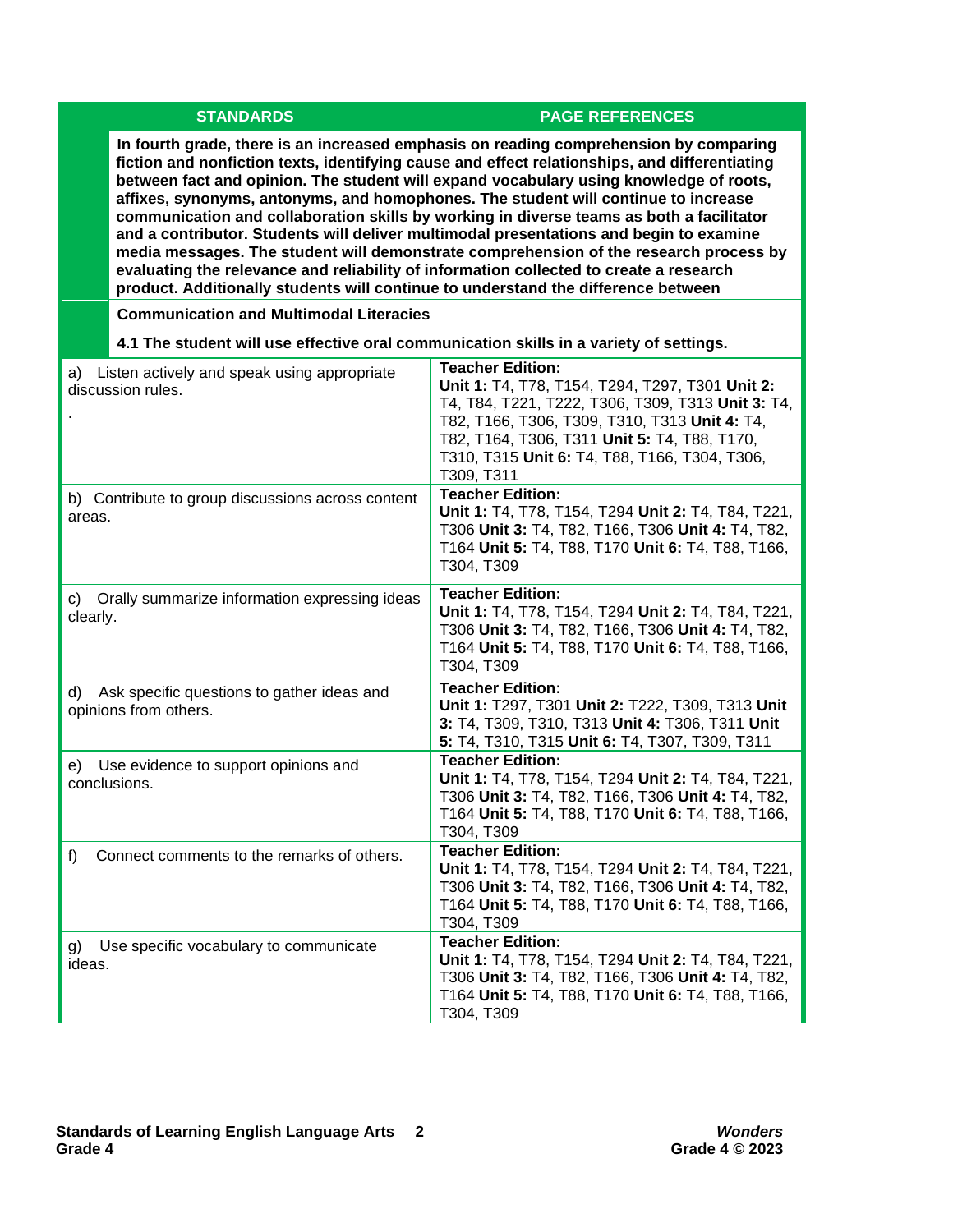| <b>STANDARDS</b>                                                                                               | <b>PAGE REFERENCES</b>                                                                                                                                                                                                                                                                                       |
|----------------------------------------------------------------------------------------------------------------|--------------------------------------------------------------------------------------------------------------------------------------------------------------------------------------------------------------------------------------------------------------------------------------------------------------|
| h) Demonstrate the ability to collaborate with<br>diverse teams, while sharing responsibility for the<br>work. | <b>Teacher Edition:</b><br>Unit 1: T4, T78, T154, T294 Unit 2: T4, T84, T221,<br>T306 Unit 3: T4, T82, T166, T306 Unit 4: T4, T82,<br>T164 Unit 5: T4, T88, T170 Unit 6: T4, T88, T166,<br>T304, T309                                                                                                        |
| Work respectfully with others, and show value<br>i)<br>for individual contributions                            | <b>Teacher Edition:</b><br>Unit 1: T4, T78, T154, T294 Unit 2: T4, T84, T221,<br>T306 Unit 3: T4, T82, T166, T306 Unit 4: T4, T82,<br>T164 Unit 5: T4, T88, T170 Unit 6: T4, T88, T166,<br>T304, T309                                                                                                        |
| 4.2 The student will create and deliver multimodal, interactive presentations.                                 |                                                                                                                                                                                                                                                                                                              |
| a) Locate, organize, and analyze information from                                                              | <b>Teacher Edition:</b>                                                                                                                                                                                                                                                                                      |
| a variety of multimodal texts.                                                                                 | Unit 1: T55, T147, T293 Unit 2: T55, T61, T71,<br>T77, T207, T301 Unit 3: T69, T188, T201 Unit 4:<br>T157 Unit 5: T75, T81, T307 Unit 6: T159, T188-<br>189, T303, T308, T309, T310                                                                                                                          |
|                                                                                                                | <b>Reading/Writing Companion:</b>                                                                                                                                                                                                                                                                            |
|                                                                                                                | Unit 2: 147, 229 Unit 3: 75, 83 Unit 5: 112 Unit 6:<br>181, 218                                                                                                                                                                                                                                              |
| Speak audibly with appropriate pacing.<br>b)                                                                   | <b>Teacher Edition:</b>                                                                                                                                                                                                                                                                                      |
|                                                                                                                | Unit 1: T55, T147, T293, T296, T300 Unit 2: T55,<br>T61, T71, T77, T207, T301, T308-309, T310-311,<br>T312-313 Unit 3: T69, T188, T201, T312-313 Unit<br>4: T157, T306-307, T308-309, T310-311 Unit 5:<br>T75, T81, T307, T314-315 Unit 6: T159, T188-189,<br>T244-245, T260-261, T303, T306, T309, T310-311 |
|                                                                                                                | <b>Reading/Writing Companion:</b>                                                                                                                                                                                                                                                                            |
|                                                                                                                | Unit 2: 147, 229 Unit 3: 75, 83 Unit 5: 112 Unit 6:<br>181, 199, 218                                                                                                                                                                                                                                         |
| Use language and style appropriate to the<br>C)                                                                | <b>Teacher Edition:</b>                                                                                                                                                                                                                                                                                      |
| audience, topic, and purpose.                                                                                  | Unit 1: T300-301 Unit 2: T308-309, T310-311,<br>T312-313 Unit 3: T310-311, T312-313 Unit 4:<br>T308-309, T310-311 Unit 5: T248-249, T264-265,<br>T314-315 Unit 6: T159, T244-245, T260-261,<br>T309, T310-311                                                                                                |
|                                                                                                                | <b>Reading/Writing Companion:</b>                                                                                                                                                                                                                                                                            |
|                                                                                                                | Unit 5: 93, 101 Unit 6: 199, 207                                                                                                                                                                                                                                                                             |
| Make eye contact with the audience.<br>d)                                                                      | <b>Teacher Edition:</b><br>Unit 1: T296, T298, T299 Unit 2: T308, T310,<br>T311 Unit 3: T308, T310, T311 Unit 4: T306,<br>T308, T309 Unit 5: T310, T312, T313 Unit 6:<br>T306, T308, T309                                                                                                                    |
| e) Ask and answer questions to gather or clarify                                                               | <b>Teacher Edition:</b>                                                                                                                                                                                                                                                                                      |
| information presented orally.                                                                                  | Unit 1: T297 Unit 2: T309 Unit 3: T309 Unit 4:<br>T307 Unit 5: T311 Unit 6: T309, T311                                                                                                                                                                                                                       |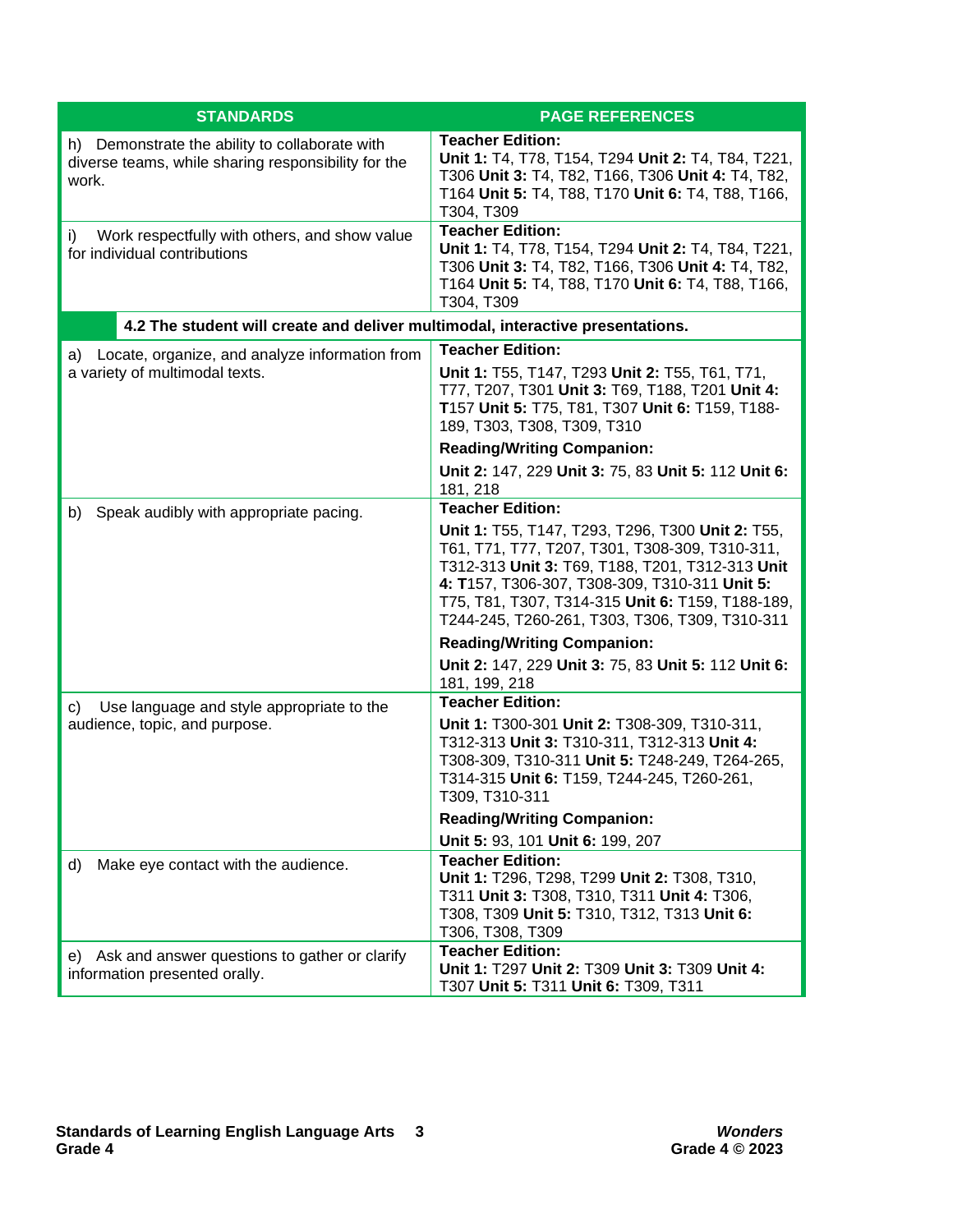| <b>STANDARDS</b>                                                                                                       | <b>PAGE REFERENCES</b>                                                                                                                                                                                                                                                                                                                                                                                                                                                                          |
|------------------------------------------------------------------------------------------------------------------------|-------------------------------------------------------------------------------------------------------------------------------------------------------------------------------------------------------------------------------------------------------------------------------------------------------------------------------------------------------------------------------------------------------------------------------------------------------------------------------------------------|
|                                                                                                                        | 4.3 The student will learn how media messages are constructed and for what purposes.                                                                                                                                                                                                                                                                                                                                                                                                            |
| Differentiate between auditory, visual, and<br>a)<br>written media messages and their purposes.                        | <b>Teacher Edition:</b><br>Unit 1: T158-159, T170, T178-181, T184-185,<br>T282 Unit 2: T294-295 Unit 3: T170-171, T182-<br>183, T190-193, T196-197, T294-295 Unit 4: T188-<br>191, T194-195, T292 Unit 5: T296-297 Unit 6:<br>T292                                                                                                                                                                                                                                                              |
| b) Compare and contrast how ideas and topics<br>are depicted in a variety of media and formats.                        | <b>Teacher Edition:</b><br>Unit 1: T158-159, T170, T178-181, T184-185,<br>T282 Unit 2: T294-295 Unit 3: T170-171, T182-<br>183, T190-193, T196-197, T294-295 Unit 4: T188-<br>191, T194-195, T292 Unit 5: T296-297 Unit 6:<br>T292                                                                                                                                                                                                                                                              |
| <b>Reading</b>                                                                                                         |                                                                                                                                                                                                                                                                                                                                                                                                                                                                                                 |
| 4.4 The student will expand vocabulary when reading.                                                                   |                                                                                                                                                                                                                                                                                                                                                                                                                                                                                                 |
| Use context to clarify meanings of unfamiliar<br>a)<br>words.                                                          | <b>Teacher Edition:</b><br>Unit 1: T10, T11, T12-13, T66, T72, T84, T160-<br>161, T190 Unit 2: T11, T147, T154, T160 Unit 3:<br>T10-13, T32, T55, T58, T68, T70, T74, T76 Unit 4:<br>T90-91, T136-137 Unit 5: T69, T76 Unit 6: T11,<br>T94, T172                                                                                                                                                                                                                                                |
|                                                                                                                        | <b>Reading/Writing Companion:</b>                                                                                                                                                                                                                                                                                                                                                                                                                                                               |
|                                                                                                                        | Unit 1: 15 Unit 3: 14 Unit 4: 156, 157<br><b>Teacher Edition:</b>                                                                                                                                                                                                                                                                                                                                                                                                                               |
| Use knowledge of roots, affixes, synonyms,<br>b)<br>antonyms, and homophones to determine the<br>meaning of new words. | Unit 1: T50, T126, T170 Unit 2: T90, T92-93,<br>T139, T147, T153-154, T160 Unit 3: T88-91, T113,<br>T139, T142, T147, T152, T154, T158-160, T171,<br>T173-175, T202-203, T211, T216, T218, T222,<br>T224 Unit 4: T10-13, T34, T48-49, T54-55, T58,<br>T63, T68, T70, T74, T76, T88, T90-91, T116, T133,<br>T140, T150, T152, T156, T158, T276-277 Unit 5:<br>T11-12, T25, T35, T60-61, T64-65, T69, T74-76,<br>T80-82, T109 Unit 6: T9, T10, T12-13, T34, T64,<br>T69, T74, T76, T80, T82, T135 |
|                                                                                                                        | <b>Reading/Writing Companion:</b>                                                                                                                                                                                                                                                                                                                                                                                                                                                               |
|                                                                                                                        | Unit 2: 154, 156, 157 Unit 3: 40, 42, 43, 65, 68, 69<br>Unit 4: 129, 130, 131, 145, 154, 156, 157 Unit 5:<br>15 Unit 6: 119, 120, 121, 122, 123                                                                                                                                                                                                                                                                                                                                                 |
| Use word-reference materials.<br>C)                                                                                    | <b>Teacher Edition:</b>                                                                                                                                                                                                                                                                                                                                                                                                                                                                         |
|                                                                                                                        | Unit 1: T51, T190-191 Unit 2: T57, T138-139,<br>T202-203 Unit 3: T55, T138, T202 Unit 4: T55,<br>T136-137, T201 Unit 5: T61, T283 Unit 6: T60,<br>T61, T96-97, T139, T202, T254                                                                                                                                                                                                                                                                                                                 |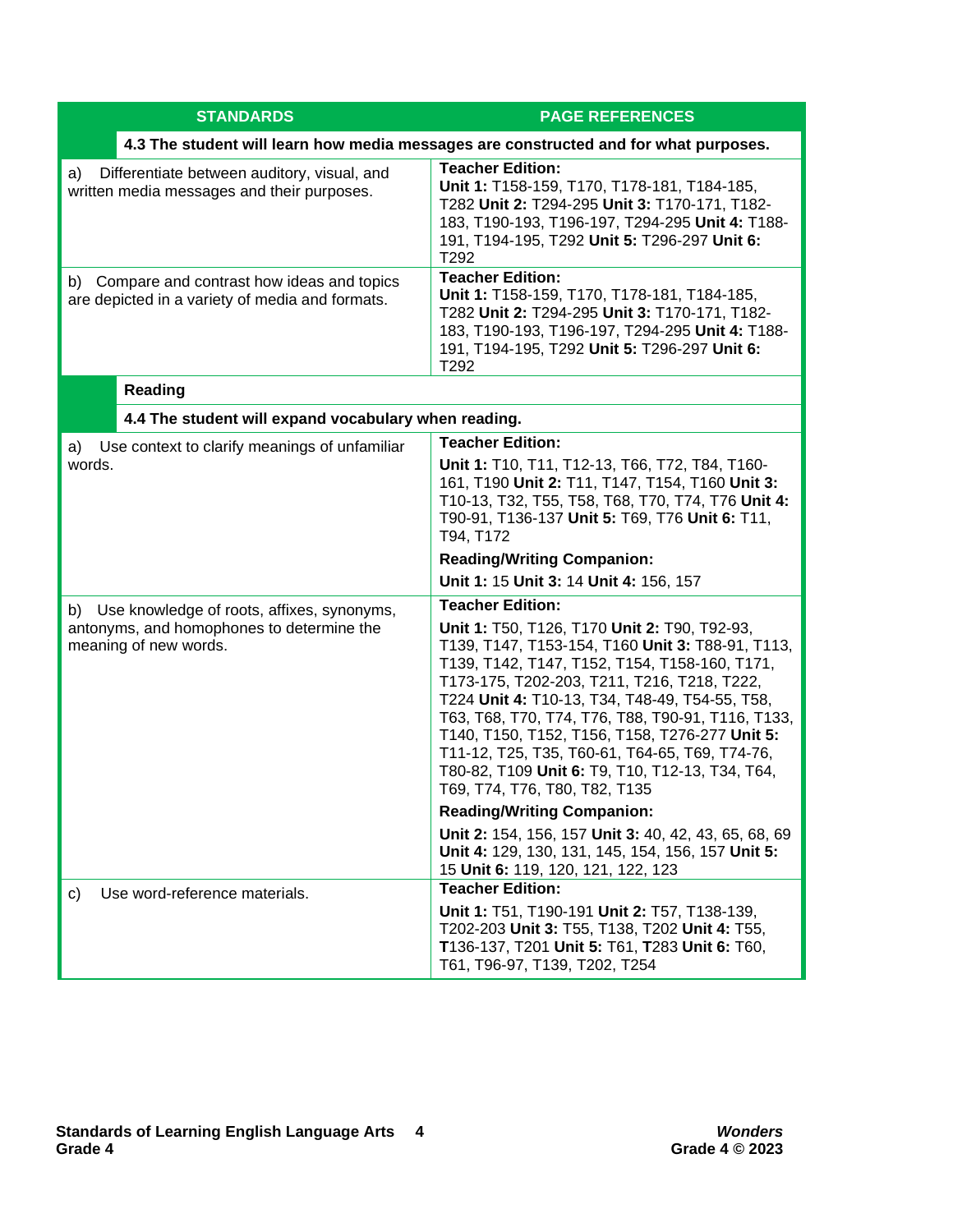| <b>STANDARDS</b>                                                                                                      | <b>PAGE REFERENCES</b>                                                                                                                                                                                                                                                                                                                                                                                                                                                                                                   |
|-----------------------------------------------------------------------------------------------------------------------|--------------------------------------------------------------------------------------------------------------------------------------------------------------------------------------------------------------------------------------------------------------------------------------------------------------------------------------------------------------------------------------------------------------------------------------------------------------------------------------------------------------------------|
| Use vocabulary from other content areas.<br>d)                                                                        | <b>Teacher Edition:</b><br>Unit 1: T12-13, T50-51, T72, T86-87, T126-127,<br>T148, T162-163, T190-191, T212, T257 Unit 2:<br>T13, T55-57, T78, T138-139, 1T60, T175, T202-<br>203, T218, T224 Unit 3: T13, T54-55, T76, T91,<br>T138-139, T160, T174, T175, T202-203, T224,<br>T262-263 Unit 4: T13, T54-55, T76, T91, T136-<br>137, T158, T173, T200-201, T222 Unit 5: T13,<br>T60-61, T82, T97, T142-143, T155, T164, T179,<br>T206-207, T228 Unit 6: T13, T60-61, T82, T97,<br>T138-139, T151, T160, T175, T202, T224 |
|                                                                                                                       | <b>Reading/Writing Companion:</b>                                                                                                                                                                                                                                                                                                                                                                                                                                                                                        |
|                                                                                                                       | Unit 1: 16, 17, 42, 43, 68, 69 Unit 2: 130-131, 182-<br>183 Unit 3: 16, 17, 42, 43, 68, 69, 108 Unit 4: 130-<br>131, 156, 157, 182, 183 Unit 5: 16, 17, 42, 43, 68,<br>69 Unit 6: 122, 123, 148, 149, 174, 175                                                                                                                                                                                                                                                                                                           |
| e) Develop and use general and specialized                                                                            | <b>Teacher Edition:</b>                                                                                                                                                                                                                                                                                                                                                                                                                                                                                                  |
| vocabulary through speaking, listening, reading,<br>and writing.                                                      | Unit 1: T12-13, T50-51, T72, T86-87, T126-127,<br>T148, T162-163, T190-191, T212, T257 Unit 2:<br>T13, T55-57, T78, T138-139, T160, T175, T202-<br>203, T218, T224 Unit 3: T12-13, T54-55, T76, T91,<br>T138-139, T151, T160, T175, T202-203, T224,<br>T262-263 Unit 4: T13, T54-55, T76, T91, T136-<br>137, T172, T173, T200-201, T222 Unit 5: T13,<br>T60-61, T82, T97, T142-143, T155, T164, T179,<br>T206-207, T228 Unit 6: T13, T60-61, T82, T97,<br>T138-139, T160, T175, T202,T 224                               |
|                                                                                                                       | <b>Reading/Writing Companion:</b>                                                                                                                                                                                                                                                                                                                                                                                                                                                                                        |
|                                                                                                                       | Unit 1: 16, 17, 42, 43, 68, 69 Unit 2: 130, 131,<br>182-183 Unit 3: 16, 17, 42, 43, 68, 69, 108 Unit 4:<br>130, 131, 156, 157 Unit 5: 16, 17, 42, 43, 68, 69<br>Unit 6: 122, 123, 148, 149, 174, 175                                                                                                                                                                                                                                                                                                                     |
| 4.5 The student will read and demonstrate comprehension of fictional texts, literary<br>nonfiction texts, and poetry. |                                                                                                                                                                                                                                                                                                                                                                                                                                                                                                                          |
| Describe how the choice of language, setting,<br>a)<br>and characters contributes to the development of<br>plot.      | <b>Teacher Edition:</b><br>Unit 1: T83, T90-95, T104, T106-108, T110, T130,<br>T136, T137, T143, T146, T149 Unit 2: T113, T114,<br>T119, T121, T140, T142, T152, 153 Unit 3: T11,<br>T16, T31, T113 Unit 4: T88, T89, T94-95, T111,<br>T149, T169, T180, T205, T215, T221 Unit 5: T94,<br>T102-103, T114, T116, T118, T120, T122, T124,<br>T133, T146, T156-157, T159, T162-163, 165 Unit<br>6: T54-55, T94-95, T100-101<br><b>Reading/Writing Companion:</b><br>Unit 1: 39, 45, 46, 47 Unit 3: 16 Unit 4: 154, 155,     |
|                                                                                                                       | 159, 179 Unit 5: 40, 46, 47 Unit 6: 137, 146, 147,<br>151                                                                                                                                                                                                                                                                                                                                                                                                                                                                |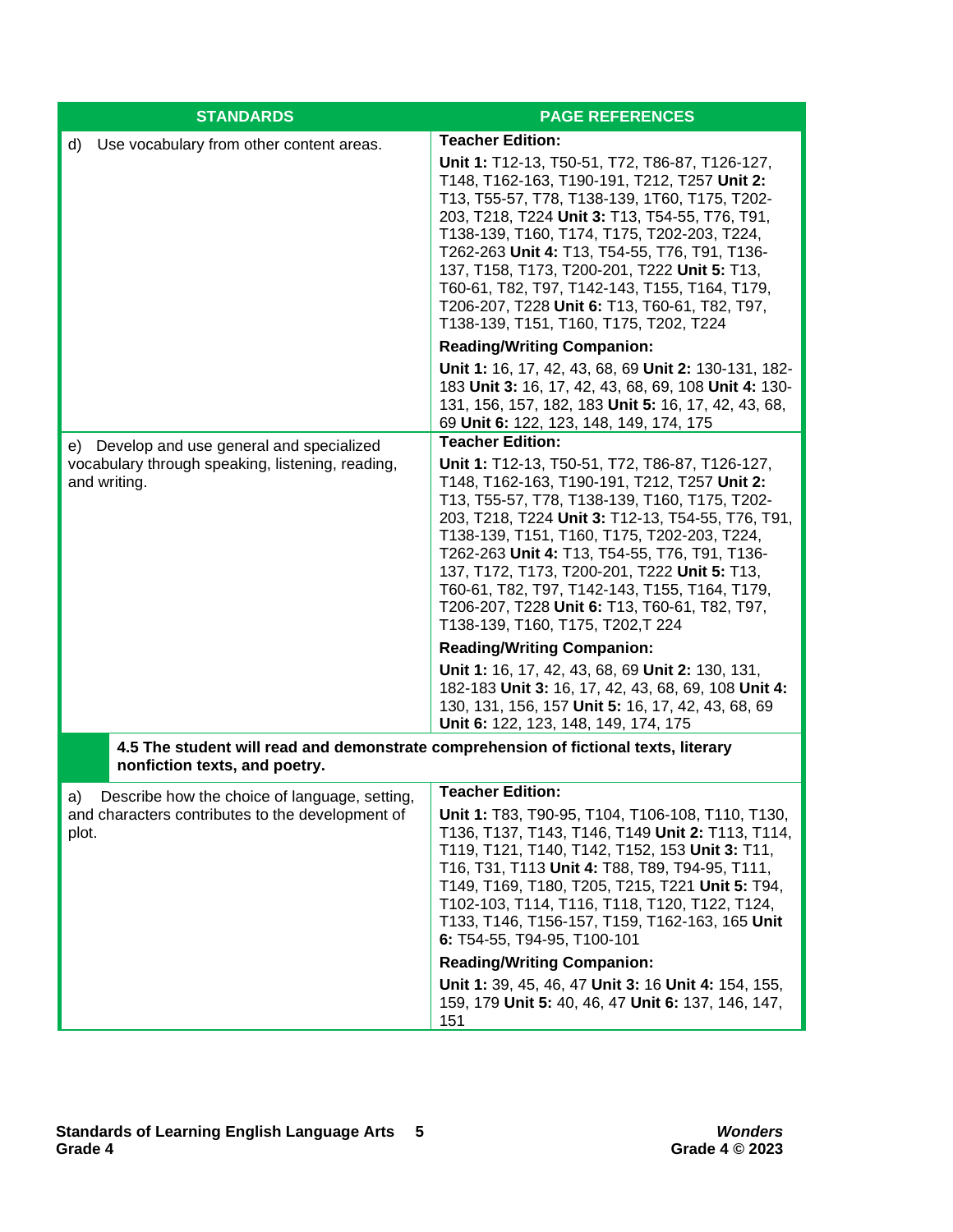| <b>STANDARDS</b>                                                                | <b>PAGE REFERENCES</b>                                                                                                                                                                                                                                                                                                                                                                                                                                                                                                             |
|---------------------------------------------------------------------------------|------------------------------------------------------------------------------------------------------------------------------------------------------------------------------------------------------------------------------------------------------------------------------------------------------------------------------------------------------------------------------------------------------------------------------------------------------------------------------------------------------------------------------------|
| Identify the theme(s).<br>b)                                                    | <b>Teacher Edition:</b><br>Unit 2: T90, T91, T98-99, T110, T112, T116, T120,<br>T122, T129, T130, T149, T161 Unit 4: T120, T169,<br>T170-171, T178-179, T189, T204-205, T211, T214-<br>215, T217, T220-221, T223 Unit 6: T93, T94-95,<br>T102-103, T114, T118, T123, T142-143, T148-149,<br>T152-153, T161, T172-173, T180-181, T192, T206-<br>207, T213, T216-217, T219, T222-223, T225, T266<br><b>Reading/Writing Companion:</b><br>Unit 2: 154, 155<br>Unit 4: 180, 181, 186, 187<br>Unit 6: 145, 152, 153, 172, 173, 178, 179 |
| Summarize events in the plot.<br>C)                                             | <b>Teacher Edition:</b><br>Unit 1: T80, T85, T113, T131, T141, T147 Unit 2:<br>T49, T91, T125, T131, T143, T153, T159, T193,<br>T207, T217 Unit 3: T11, T41, T59, T69, T75, T125,<br>T198, T199 Unit 4: T84-85, T89, T210 Unit 5: T53,<br>T95, T129, T135, T157, T180-181 Unit 6: T11,<br>T53, T95, T125, T193<br><b>Reading/Writing Companion:</b>                                                                                                                                                                                |
|                                                                                 | Unit 3: 15, 81 Unit 4: 155 Unit 5: 41, 70 Unit 6:<br>147                                                                                                                                                                                                                                                                                                                                                                                                                                                                           |
| d)<br>Identify genres.                                                          | <b>Teacher Edition:</b><br>Unit 1: T42, T65, T116, T184 Unit 2: T48, T61,<br>T71, T77, T128, T141, T143, T153, T159, T196,<br>T300 Unit 3: T41, T44, T59, T69, T75, T128, T159,<br>T196 Unit 4: T44, T59, T68, T69, T75, T126, T141,<br>T151, T194 Unit 5: T50, T65, T132, T200 Unit 6:<br>T50, T65, T128, T143, T153, T159, T196                                                                                                                                                                                                  |
| e) Identify the narrator of a story and the speaker<br>of a poem.               | <b>Teacher Edition:</b><br>Unit 3: T18-19, T20, T30, T34, T71 Unit 4: T96-99,<br>T108, T110, T153<br><b>Reading/Writing Companion:</b>                                                                                                                                                                                                                                                                                                                                                                                             |
|                                                                                 | Unit 3: 20, 21 Unit 4: 160, 161                                                                                                                                                                                                                                                                                                                                                                                                                                                                                                    |
| Identify the conflict and resolution.<br>f)                                     | <b>Teacher Edition:</b><br>Unit 1: T83, T90-95, T104, T106-108, T110, T137,<br>T143, T149 Unit 4: T180 Unit 5: T102-103, T114,<br>T116, T118, T120, T122, T124, T133, T159, T165<br>Unit 6: T54-55<br><b>Reading/Writing Companion:</b><br>Unit 1: 39, 45, 46, 47 Unit 3: 16 Unit 4: 154, 155,                                                                                                                                                                                                                                     |
|                                                                                 | 159, 179 Unit 5: 40, 46, 47 Unit 6: 137                                                                                                                                                                                                                                                                                                                                                                                                                                                                                            |
| Identify sensory words.<br>g)                                                   | <b>Teacher Edition:</b><br>Unit 2: T217 Unit 3: T40, T129 Unit 4: T189, T190<br>Unit 5: T269 Unit 6: T124                                                                                                                                                                                                                                                                                                                                                                                                                          |
| Draw conclusions/make inferences about text<br>h)<br>using the text as support. | <b>Teacher Edition:</b><br>Unit 1: T95, T107 Unit 2: T11, T21, T35, T43, T48,<br>T101, T111, T115, T119, T183, T299 Unit 3: T21,<br>T31, T33, T119, T130, T183 Unit 4: T32, T35, T89,<br>T99, T112, T181 Unit 5: T21, T40, T52, T115,<br>T121, T134, T187 Unit 6: T31, T34, T105, T115,<br>T117, T183, T196                                                                                                                                                                                                                        |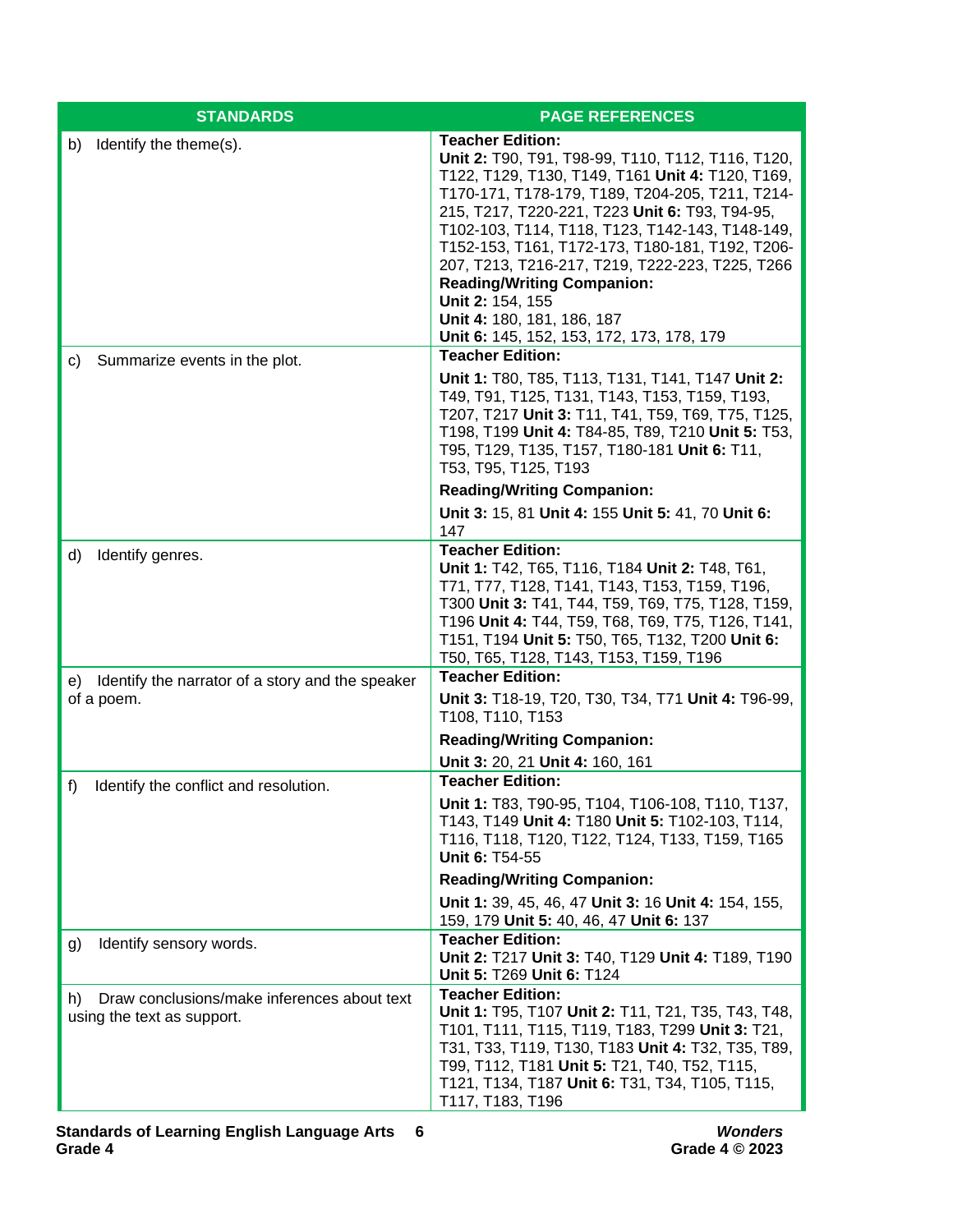| <b>STANDARDS</b>                                                                          | <b>PAGE REFERENCES</b>                                                                                                                                                                                                                                                                                                                                                                                                                                                                                                                                                                                                                                                                                                                                                                                                                                                                                                                                                                                                                                                                                                                  |
|-------------------------------------------------------------------------------------------|-----------------------------------------------------------------------------------------------------------------------------------------------------------------------------------------------------------------------------------------------------------------------------------------------------------------------------------------------------------------------------------------------------------------------------------------------------------------------------------------------------------------------------------------------------------------------------------------------------------------------------------------------------------------------------------------------------------------------------------------------------------------------------------------------------------------------------------------------------------------------------------------------------------------------------------------------------------------------------------------------------------------------------------------------------------------------------------------------------------------------------------------|
| i)<br>Compare/contrast details in literary and<br>informational nonfiction texts.         | <b>Teacher Edition:</b><br>Unit 1: T42, T65, T116, T184 Unit 2: T48, T61,<br>T71, T77, T128, T141, T143, T153, T159, T196,<br>T300 Unit 3: T44, T59, T69, T75, T128, T159,<br>T196 Unit 4: T44, T59, T69, T75, T126, T141,<br>T151, T194 Unit 5: T50, T65, T132, T200, T302,<br>T306 Unit 6: T50, T65, T128, T143, T153, T159,<br>T196                                                                                                                                                                                                                                                                                                                                                                                                                                                                                                                                                                                                                                                                                                                                                                                                  |
| Identify cause and effect relationships.<br>j)                                            | <b>Teacher Edition:</b>                                                                                                                                                                                                                                                                                                                                                                                                                                                                                                                                                                                                                                                                                                                                                                                                                                                                                                                                                                                                                                                                                                                 |
|                                                                                           | Unit 1: T20-21 Unit 2: T20-21, T36 Unit 3: T98-99<br>Unit 4: T10, T18-19, T20-22, T33, T36, T38, T71,<br>T74-75, T232-233, T297                                                                                                                                                                                                                                                                                                                                                                                                                                                                                                                                                                                                                                                                                                                                                                                                                                                                                                                                                                                                         |
|                                                                                           | <b>Reading/Writing Companion:</b>                                                                                                                                                                                                                                                                                                                                                                                                                                                                                                                                                                                                                                                                                                                                                                                                                                                                                                                                                                                                                                                                                                       |
|                                                                                           | Unit 1: 14, 15, 20, 21, 46, 47, 81 Unit 2: 185 Unit<br>3: 31 Unit 4: 127, 128, 134, 135                                                                                                                                                                                                                                                                                                                                                                                                                                                                                                                                                                                                                                                                                                                                                                                                                                                                                                                                                                                                                                                 |
| Use reading strategies throughout the reading<br>k).<br>process to monitor comprehension. | <b>Teacher Edition:</b><br>Unit 1: T4-5, T6, T9, T10, T14-15, T36, T52, T62,<br>T68, T78-79, T85, T88-89, T92, T105, T111, T112,<br>T113, T156, T159, T160, T164 Unit 2: T4-5, T6,<br>T9, T14-15, T40, T42, T58, T68, T74, T84-85, T89,<br>T94-95, T111, T123, T150, T156, T193, T197,<br>T204, T214, T220 Unit 3: T4-5, T6, T8-9, T11,<br>T14-15, T31, T32, T35, T36, T45, T56, T66, T72,<br>T82-83, T87-88, T92-93, T104-105, T109, T111,<br>T115, T129, T130, T140, T150, T166-167, T204<br>Unit 4: T4-5, T9, T10, T14-15, T31, T35, T37, T56,<br>T66, T72, T87, T92-93, T111, T113, T121, T128,<br>T138, T148, T164-165, T174-175, T190 Unit 5: T4-<br>5, T14-15, T42, T72, T78, T88-89, T90, T93, T94,<br>T98-99, T121, T133, T144, T154, T170-171, T172,<br>T197, T208, T218 Unit 6: T4-5, T10, T14-15, T43,<br>T52, T72, T78, T88-89, T90, T94-95, T98-99, T122,<br>T140, T150, T156, T166-167, T168, T193, T204<br><b>Reading/Writing Companion:</b><br>Unit 1: 13, 14, 18, 40, 41, 44, 66 Unit 2: 127, 153,<br>158 Unit 3: 13, 15, 18, 39, 41 Unit 4: 127, 129,<br>132 Unit 5: 13, 39, 40, 41, 44, 65 Unit 6: 146, 147,<br>150 |
| Read with fluency, accuracy, and meaningful<br>$\vert$<br>expression.                     | <b>Teacher Edition:</b><br>Unit 1: T47, T53, T60, T63, T69, T99, T123, T129,<br>T136, T139, T145, T175, T193, T203, T209 Unit 2:<br>T25, T59, T66, T69, T75, T91, T105, T135, T148,<br>T151, T157, T187, T205, T215 Unit 3: T25, T51,<br>T57, T64, T67, T73, T103, T141, T148, T151,<br>T187, T205, T212, T215, T221 Unit 4: T25, T51,<br>T57, T64, T67, T73, T103, T133, T139, T146,<br>T149, T155, T185, T203, T210, T213, T219 Unit 5:<br>T25, T63, T70, T73, T79, T109, T145, T152, T155,<br>T161, T191, T209, T216, T219, 225 Unit 6: T25,<br>T63, T70, T73, T79, T109, T125, T135, T141,<br>T148, T151, T157, T187, T205                                                                                                                                                                                                                                                                                                                                                                                                                                                                                                          |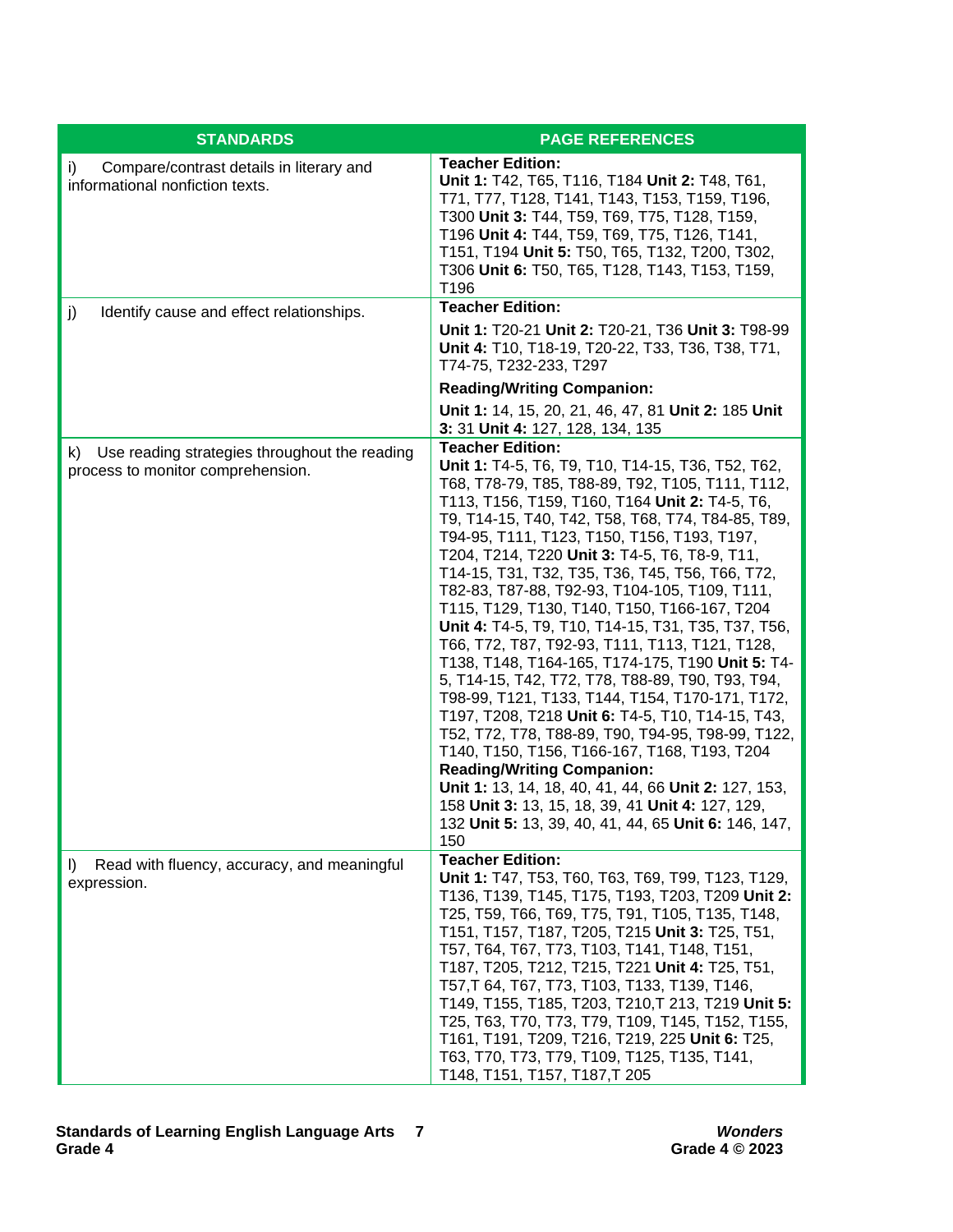| <b>STANDARDS</b>                                                                                     | <b>PAGE REFERENCES</b>                                                                                                                                                                                                                                                                                                                                                                                                                   |
|------------------------------------------------------------------------------------------------------|------------------------------------------------------------------------------------------------------------------------------------------------------------------------------------------------------------------------------------------------------------------------------------------------------------------------------------------------------------------------------------------------------------------------------------------|
| 4.6 The student will read and demonstrate comprehension of nonfiction texts.                         |                                                                                                                                                                                                                                                                                                                                                                                                                                          |
| a) Use text features such as type, headings, and<br>graphics, to predict and categorize information. | <b>Teacher Edition:</b>                                                                                                                                                                                                                                                                                                                                                                                                                  |
|                                                                                                      | Unit 1: T10, T16-17, T33, T54, T55, T161, T64,<br>T70, T166, T205 Unit 2: T10, T16-17 Unit 3: T115,<br>T130, T131, T173, T178-179 Unit 4: T16-17, T29,<br>T30, T59, T69, T75, T127, T128, T300 Unit 5: T20-<br>21, T26-27, T176, T177, T182-183, T186, T297<br>Unit 6: T16-17, T132-133                                                                                                                                                  |
|                                                                                                      | <b>Reading/Writing Companion:</b>                                                                                                                                                                                                                                                                                                                                                                                                        |
|                                                                                                      | Unit 1: 15, 19, 67 Unit 2: 128-129, 133 Unit 3: 67<br>Unit 4: 133, 230 Unit 5: 67, 71 Unit 6: 125, 163                                                                                                                                                                                                                                                                                                                                   |
|                                                                                                      | <b>Literature Anthology:</b>                                                                                                                                                                                                                                                                                                                                                                                                             |
|                                                                                                      | Unit 3: 71, 205, 219 Unit 4: 307, 308, 309                                                                                                                                                                                                                                                                                                                                                                                               |
| Explain the author's purpose.<br>b)                                                                  | <b>Teacher Edition:</b>                                                                                                                                                                                                                                                                                                                                                                                                                  |
|                                                                                                      | Unit 1: T38, T44-45, T105, T107, T112, T120-121,<br>T179-180 Unit 2: T44, T71, T124, 294 Unit 3: T40,<br>T45, T96-97, T109, T119, T120, T122, T124, T132-<br>133, T192, T294-295 Unit 4: T31, T37, T40, T46,<br>T109, T122, T292 Unit 5: T41, T46, T128, T133,<br>T196, T202-203 Unit 6: T33, T46, T52, T119,<br>T121, T124                                                                                                              |
|                                                                                                      | <b>Reading/Writing Companion:</b>                                                                                                                                                                                                                                                                                                                                                                                                        |
|                                                                                                      | Unit 1: 21, 57 Unit 3: 46, 47, 57                                                                                                                                                                                                                                                                                                                                                                                                        |
|                                                                                                      | <b>Literature Anthology:</b>                                                                                                                                                                                                                                                                                                                                                                                                             |
|                                                                                                      | Unit 1: 20, 34 Unit 2: 106, 126 Unit 3: 214 Unit 4:<br>282, 304 Unit 5: 380, 402 Unit 6: 476, 494                                                                                                                                                                                                                                                                                                                                        |
| Identify the main idea.<br>C)                                                                        | <b>Teacher Edition:</b>                                                                                                                                                                                                                                                                                                                                                                                                                  |
|                                                                                                      | Unit 1: T159-161, T168, T169, T180, T194-195,<br>T201, T204-205, T207, T210-211, T213, T287,<br>T290 Unit 2: T9, T11, T18-19, T30, T32, T34, T36,<br>T38, T40, T42, T60-61, T66, T67, T70-71, T73,<br>T76-77, T79, T299, T303, Unit 3: T196-197, T298-<br>299 Unit 4: T36, T45, T210 Unit 5: T200, T300-<br>301 Unit 6: T9, T11, T18-19, T30, T32, T36, T39,<br>T40, T42, T44, T64-65, T70-71, T77, T80-81, T83,<br>T129, T296-297, T300 |
|                                                                                                      | <b>Reading/Writing Companion:</b>                                                                                                                                                                                                                                                                                                                                                                                                        |
|                                                                                                      | Unit 1: 65, 66, 67, 72, 73 Unit 2: 127, 129, 134,<br>135, 232 Unit 6: 119, 121, 126, 127, 209, 210                                                                                                                                                                                                                                                                                                                                       |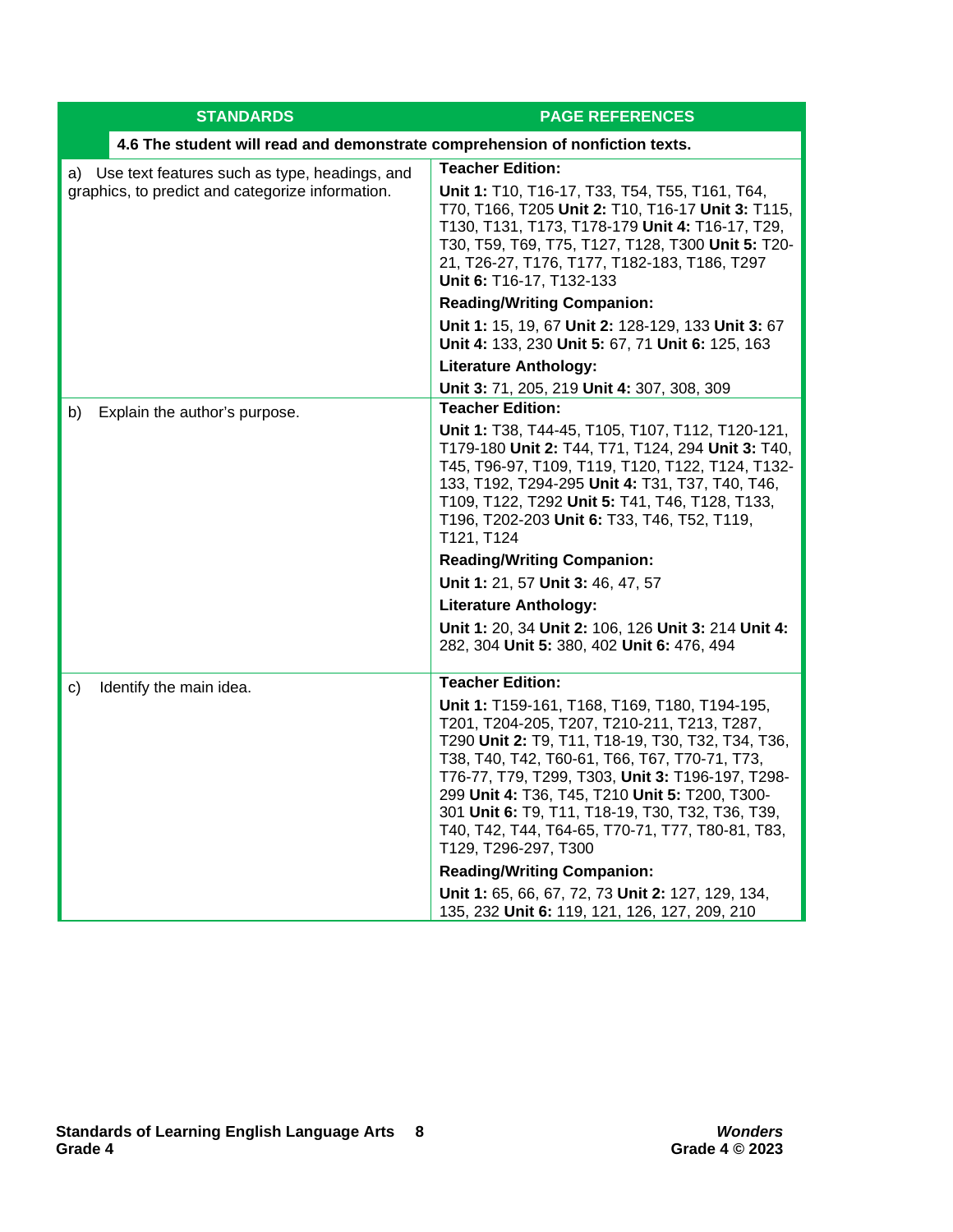| <b>STANDARDS</b>                                                                     | <b>PAGE REFERENCES</b>                                                                                                                                                                                                                                                                                                                                                                                                                                                                                                                                                                 |
|--------------------------------------------------------------------------------------|----------------------------------------------------------------------------------------------------------------------------------------------------------------------------------------------------------------------------------------------------------------------------------------------------------------------------------------------------------------------------------------------------------------------------------------------------------------------------------------------------------------------------------------------------------------------------------------|
| d) Summarize supporting details.                                                     | <b>Teacher Edition:</b><br>Unit 1: T11, T39, T55, T65, T71, T80, T85, T113,<br>T118, T119, T131, T141, T181, T185, T205, T211,<br>T282 Unit 2: T9, T19, T11, T14, T15, T31, T32,<br>T49, T61, T71, T77, T91, T125, T131, T143, T294<br>Unit 3: T89, T125, T143, T153, T159, T173, T193,<br>T198, T199, T207, T217, T223 Unit 4: T47, T59,<br>T69, T75, T84, T85, T89, T127, T129, T210, T292,<br>T296 Unit 5: T9-11, T14-15, T31, T32, T34, T43,<br>T53, T65, T75, T95, T129, T135, T157, T175,<br>T177, T180-181, T196-197 Unit 6: T11, T53, T65,<br>T75, T95, T125, T131, T193, T292 |
|                                                                                      | <b>Reading/Writing Companion:</b>                                                                                                                                                                                                                                                                                                                                                                                                                                                                                                                                                      |
|                                                                                      | Unit 2: 127, 128, 129, 132 Unit 3: 15, 41, 81 Unit<br>4: 129, 155, Unit 5: 13, 14, 15, 18, 41, 67, 70 Unit<br>6: 121, 147                                                                                                                                                                                                                                                                                                                                                                                                                                                              |
|                                                                                      | <b>Literature Anthology:</b>                                                                                                                                                                                                                                                                                                                                                                                                                                                                                                                                                           |
|                                                                                      | Unit 3: 223 Unit 5: 411                                                                                                                                                                                                                                                                                                                                                                                                                                                                                                                                                                |
| Draw conclusions and make inferences using<br>e).<br>textual information as support. | <b>Teacher Edition:</b><br>Unit 1: T95, T107 Unit 2: T11, T21, T35, T43, T48,<br>T101, T111, T115, T119, T183, T299 Unit 3: T21,<br>T31, T33, T119, T130, T183 Unit 4: T32, T35, T89,<br>T99, T112, T181 Unit 5: T21, T40, T52, T115,<br>T121, T134, T187 Unit 6: T31, T34, T105, T115,<br>T117, T183, T196                                                                                                                                                                                                                                                                            |
| f)<br>Distinguish between cause and effect.                                          | <b>Teacher Edition:</b>                                                                                                                                                                                                                                                                                                                                                                                                                                                                                                                                                                |
|                                                                                      | Unit 1: T20-21 Unit 2: T20-21, T36 Unit 3: T98-99<br>Unit 4: T10, T18-19, T20-22, T33, T36, T38, T71,<br>T74-75, T232-233, T297                                                                                                                                                                                                                                                                                                                                                                                                                                                        |
|                                                                                      | <b>Reading/Writing Companion:</b>                                                                                                                                                                                                                                                                                                                                                                                                                                                                                                                                                      |
|                                                                                      | Unit 1: 14, 15, 20, 21, 46, 47, 81 Unit 2: 185 Unit<br>3: 31 Unit 4: 127, 128, 134, 135 Unit 5: 13, 14, 15,<br>20, 21, 65, 72, 73                                                                                                                                                                                                                                                                                                                                                                                                                                                      |
| Distinguish between fact and opinion.<br>g)                                          | <b>Teacher Edition:</b>                                                                                                                                                                                                                                                                                                                                                                                                                                                                                                                                                                |
|                                                                                      | Unit 1: T246, T256                                                                                                                                                                                                                                                                                                                                                                                                                                                                                                                                                                     |
|                                                                                      | <b>Reading/Writing Companion:</b>                                                                                                                                                                                                                                                                                                                                                                                                                                                                                                                                                      |
|                                                                                      | <b>Unit 1: 103</b>                                                                                                                                                                                                                                                                                                                                                                                                                                                                                                                                                                     |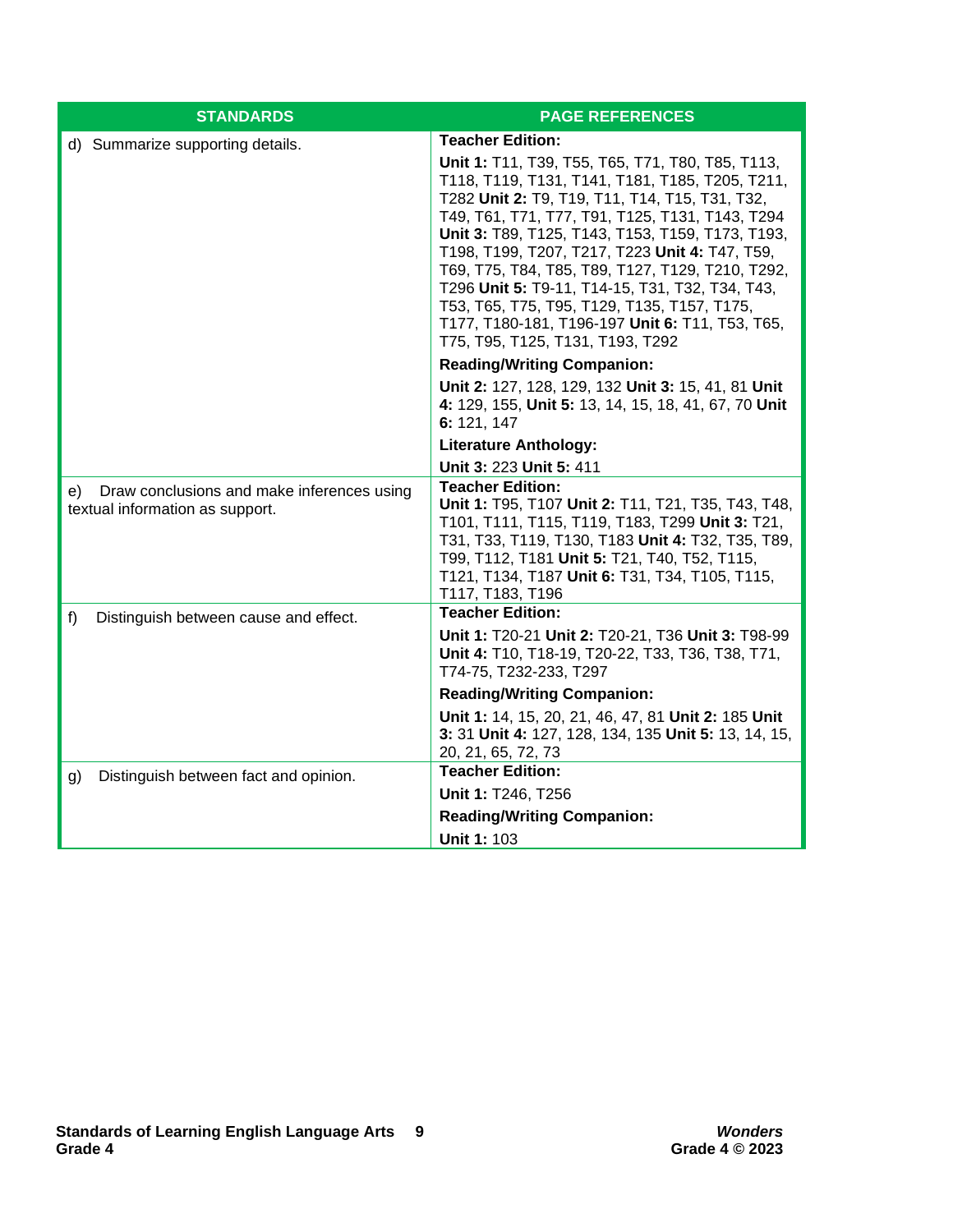| <b>STANDARDS</b>                                                                         | <b>PAGE REFERENCES</b>                                                                                                                                                                                                                                                                                                                                                                                                                                                                                                                                                                                                                                                                                                                                                                                                                                                                                                                                                                                                                                                                                                                |
|------------------------------------------------------------------------------------------|---------------------------------------------------------------------------------------------------------------------------------------------------------------------------------------------------------------------------------------------------------------------------------------------------------------------------------------------------------------------------------------------------------------------------------------------------------------------------------------------------------------------------------------------------------------------------------------------------------------------------------------------------------------------------------------------------------------------------------------------------------------------------------------------------------------------------------------------------------------------------------------------------------------------------------------------------------------------------------------------------------------------------------------------------------------------------------------------------------------------------------------|
| Use reading strategies throughout the reading<br>h)<br>process to monitor comprehension. | <b>Teacher Edition:</b><br>Unit 1: T4-5, T6, T9, T10, T14-15, T36, T52, T62,<br>T68, T78-79, T88-89, T92, T105, T111, T112,<br>T113, T156, T159, T160, T164 Unit 2: T4-5, T6,<br>T14-15, T40, T42, T58, T68, T74, T84-85, T94-95,<br>T111, T123, T150, T156, T176-177, T193, T197,<br>T204, T214, T220 Unit 3: T4-5, T6, T14-15, T31,<br>T32, T35, T36, T45, T56, T66, T72, T82-83, T87-<br>88, T92-93, T104-105, T109, T111, T115, T129,<br>T130, T140, T150, T166-167, T204 Unit 4: T4-5,<br>T9, T10, T14-15, T31, T35, T37, T56, T66, T72,<br>T87, T92-93, T111, T113, T121, T128, T138, T148,<br>T164-165, T174-175, T190 Unit 5: T4-5, T14-15,<br>T42, T72, T78, T88-89, T90, T93, T94, T98-99,<br>T121, T133, T144, T154, T170-171, T172, T197,<br>T208, T218 Unit 6: T4-5, T10, T14-15, T43, T52,<br>T72, T78, T88-89, T90, T94-95, T98-99, T122,<br>T140, T150, T156, T166-167, T168, T176-177,<br>T193, T204<br><b>Reading/Writing Companion:</b><br>Unit 1: 13, 14, 18, 40, 41, 44, 66 Unit 2: 127, 153,<br>158 Unit 3: 13, 15, 18, 39, 41 Unit 4: 127, 129,<br>132 Unit 5: 13, 39, 40, 41, 44, 65 Unit 6: 146, 147,<br>150 |
| Read with fluency, accuracy, and meaningful<br>i)<br>expression.                         | <b>Teacher Edition:</b><br>Unit 1: T47, T53, T60, T63, T69, T99, T123, T129,<br>T136, T139, T145, T175, T193, T203, T209 Unit 2:<br>T25, T59, T66, T69, T75, T91, T105, T135, T148,<br>T151, T157, T187, T205, T215 Unit 3: T25, T51,<br>T57, T64, T67, T73, T103, T141, T148, T151,<br>T187, T205, T212, T215, T221 Unit 4: T25, T51,<br>T57, T64, T67, T73, T103, T133, T139, T146,<br>T149, T155, T185, T203, T210, T213, T219 Unit 5:<br>T25, T63, T70, T73, T79, T109, T145, T152, T155,<br>T161, T191, T209, T216, T219, 225 Unit 6: T25,<br>T63, T70, T73, T79, T109, T125, T135, T141,<br>T148, T151, T157, T187, T205                                                                                                                                                                                                                                                                                                                                                                                                                                                                                                        |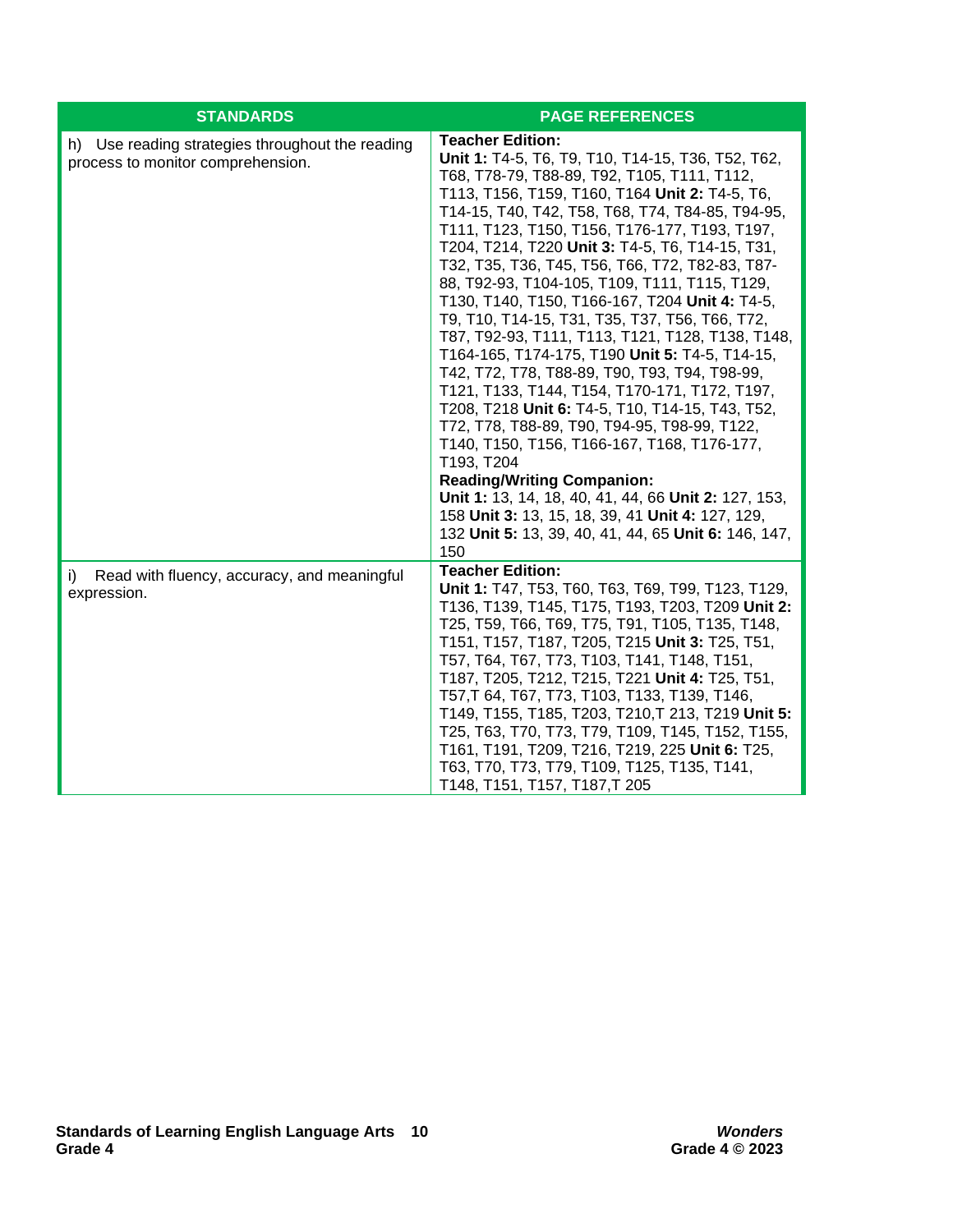## **STANDARDS PAGE REFERENCES**

### **Writing**

**4.7 The student will write in a variety of forms to include narrative, descriptive, opinion, and expository.**

| a)                              | <b>Teacher Edition:</b>                                                                                                                                                                                                                                                                                                                                                                                                                                                                                                                                                                                                                                                                                                                                                                                                                                                                                                                                                                                                                                                                                                                                                                                                                                                                                              |
|---------------------------------|----------------------------------------------------------------------------------------------------------------------------------------------------------------------------------------------------------------------------------------------------------------------------------------------------------------------------------------------------------------------------------------------------------------------------------------------------------------------------------------------------------------------------------------------------------------------------------------------------------------------------------------------------------------------------------------------------------------------------------------------------------------------------------------------------------------------------------------------------------------------------------------------------------------------------------------------------------------------------------------------------------------------------------------------------------------------------------------------------------------------------------------------------------------------------------------------------------------------------------------------------------------------------------------------------------------------|
| Engage in writing as a process. | Unit 1: T210-211, T220-221, T222-223, T230-231,<br>T232-233, T234-235, T238-239, T240-241, T248-<br>249, T250-251, T252-253, T258-259, T260-261,<br>T262-263, T264-265, T266-267, T268-269, T270-<br>271, T272-273, T274-275, T276-277, T300-301<br>Unit 2: T232-233, T234-235, T242-243, T244-245,<br>T246-247, T260-261, T262-263, T264-265, T270-<br>271, T272-273, T274-275, T276-277, T278-279,<br>T280-281, T282-283, T288-289, T308-309, T310-<br>311, T312-313 Unit 3: T232-233, T238-239, T242-<br>243, T244-245, T246-247, T256-257, T262-263,<br>T264-265, T270-271, T272-273, T274-275, T276-<br>277, T278-279, T280-281, T282-283, T288-289,<br>T310-311, T312-313 Unit 4: T230-231, T240-241,<br>T242-243, T244-245, T248-249, T258-259, T260-<br>261, T262-263, T268-269, T270-271, T272-273,<br>T274-275, T276-277, T308-309, T310-311 Unit 5:<br>T236-237, T238-239, T240-241, T242-243, T244-<br>245, T246-247, T248-249, T252-253, T254-255,<br>T256-257, T258-259, T260-261, T262-263, T264-<br>265, T272-273, T274-275, T276-277, T286-287,<br>T288-289, T290-291, T314-315 Unit 6: T232-233,<br>T234-235, T236-237, T238-239, T240-241, T242-<br>243, T244-245, T248-249, T250-251, T252-253,<br>T254-255, T256-257, T258-259, T260-261, T268-<br>269, T270-271, T272-273, T274-275, T276-277, |
|                                 | T278-279, T280-281, T286-287, T310-311                                                                                                                                                                                                                                                                                                                                                                                                                                                                                                                                                                                                                                                                                                                                                                                                                                                                                                                                                                                                                                                                                                                                                                                                                                                                               |
|                                 | <b>Reading/Writing Companion:</b><br>Unit 1: 86, 87, 88, 89, 90, 91, 92, 93, 94, 95, 96,<br>97, 98, 99, 100, 101, 102, 103, 104, 105, 106, 107,<br>108, 109 Unit 2: 201, 202, 203, 204, 205, 206, 207,<br>208, 209, 210, 211, 212, 220, 221, 222, 223 Unit 3:<br>87, 88, 89, 90, 91, 92, 93, 94, 95, 96, 97, 98, 99,<br>102, 106, 107, 108, 109 Unit 4: 201, 202, 203, 204,<br>205, 206, 207, 208, 209, 210, 211, 212, 213, 214,<br>215, 216, 217, 218, 219, 220, 221, 222, 223 Unit 5:<br>87, 88, 89, 90, 91, 92, 93, 94, 95, 96, 98, 99, 100,<br>101, 102, 106, 107, 108 Unit 6: 194, 195, 196, 197,<br>198, 199, 201, 202, 203, 207                                                                                                                                                                                                                                                                                                                                                                                                                                                                                                                                                                                                                                                                               |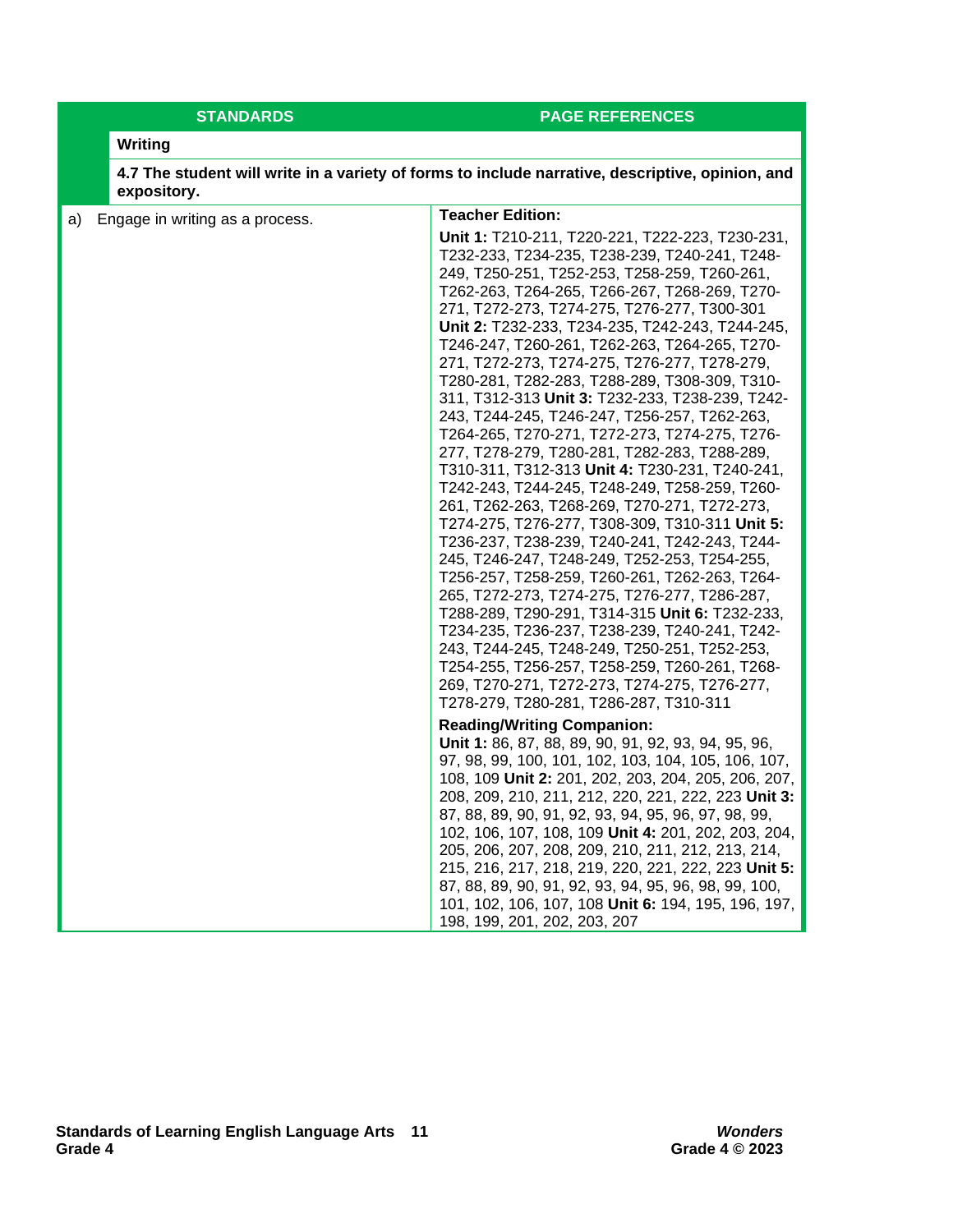| <b>STANDARDS</b>                                                                    | <b>PAGE REFERENCES</b>                                                                                                                                                                                                                                                                                                                                                                                                                                                                                                                         |
|-------------------------------------------------------------------------------------|------------------------------------------------------------------------------------------------------------------------------------------------------------------------------------------------------------------------------------------------------------------------------------------------------------------------------------------------------------------------------------------------------------------------------------------------------------------------------------------------------------------------------------------------|
| Select audience and purpose.<br>b)                                                  | <b>Teacher Edition:</b><br>Unit 1: T218-219, T222, T226, T236-237, T238-<br>239, T240, T244, T278 Unit 2: T230-231, T232-<br>233, T238, T248-249, T250-251, T256 Unit 3:<br>T230-231, T233, T238, T248-249, T256, T266 Unit<br>4: T228-229, T236, T246-247, T254 Unit 5: T236-<br>237, T252-253 Unit 6: T232-233, T248, T288<br><b>Reading/Writing Companion:</b><br>Unit 1: 90, 102 Unit 2: 204, 216 Unit 3: 90, 102<br>Unit 4: 204, 216 Unit 5: 87, 95 UNIT 6: 193, 201                                                                      |
| Narrow the topic.<br>C)                                                             | <b>Teacher Edition:</b><br>Unit 1: T220-221, T238-239 Unit 2: T232-233 Unit<br>3: T232-233 Unit 4: T236, T246, T254 Unit 5:<br>T236-237, T252-253 Unit 6: T232-233, T248-249<br><b>Reading/Writing Companion:</b><br>Unit 1: 87 Unit 2: 208, 209 Unit 3: 90 Unit 5: 87,<br>95 UNIT 6: 193, 201                                                                                                                                                                                                                                                 |
| Use a variety of prewriting strategies.<br>d)                                       | <b>Teacher Edition:</b><br>Unit 1: T198-199, T206-207, T220-221, T222-223,<br>T238-239, T240-241, T248-249 Unit 2: T232-233,<br>T234-235, T242-243, T260-261 Unit 3: T232-233,<br>T242-243 Unit 4: T230-231, T240-241, T248-249,<br>T258-259 Unit 5: T236-237, T238-239, T252-253,<br>T254-255 Unit 6: T232-233, T234-235, T248-249,<br>T250-251<br><b>Reading/Writing Companion:</b><br>Unit 1: 94, 95, 106, 107 Unit 2: 208, 209, 220, 221<br>Unit 3: 94, 95 Unit 4: 208, 209, 220, 221 Unit 5:<br>87, 88, 95, 96 UNIT 6: 193, 194, 201, 202 |
| e) Recognize different forms of writing have<br>different patterns of organization. | <b>Teacher Edition:</b><br>Unit 1: T206-207, T230-231, T248-249 Unit 2:<br>T242-243, T260-261Unit 3: T232-233, T242-243,<br>T267 Unit 4: T240-241, T258-259 Unit 5: T254-<br>255, T292 Unit 6: T264, 288<br><b>Reading/Writing Companion:</b><br>UNIT 1: 94, 95, 106, 107 UNIT 2: 208, 209, 220,<br>221 UNIT 3: 87 UNIT 4: 208, 209, 220, 221 UNIT 5: 96                                                                                                                                                                                       |
| Organize writing to convey a central idea.<br>f)                                    | <b>Teacher Edition:</b><br>Unit 1: T279 Unit 2: T232-233, T242, T253, T260,<br>T262-263, T267, T269 Unit 3: T232-233, T242,<br>T260, T267 Unit 4: T248-249 Unit 5: T254, T266,<br>T267, T271, T293<br><b>Reading/Writing Companion:</b><br>UNIT 1: 94, 95, 106, 107 UNIT 2: 208, 209, 220, 221<br>UNIT 3: 87 UNIT 4: 213 UNIT 5: 96                                                                                                                                                                                                            |
| g) Write a clear topic sentence focusing on the<br>main idea.                       | <b>Teacher Edition:</b><br>Unit 1: T220-221 Unit 2: T232-233 Unit 3: T242-<br>243, T260-T261 Unit 4: T248-249 Unit 5: T254,<br>T256 Unit 6: T232-233, T234-235<br><b>Reading/Writing Companion:</b><br>Unit 1: 87 Unit 2: 201 Unit 3: 94, 95 Unit 4: 213<br>Unit 5: 88, 89, 96, 97 Unit 6: 193, 194                                                                                                                                                                                                                                            |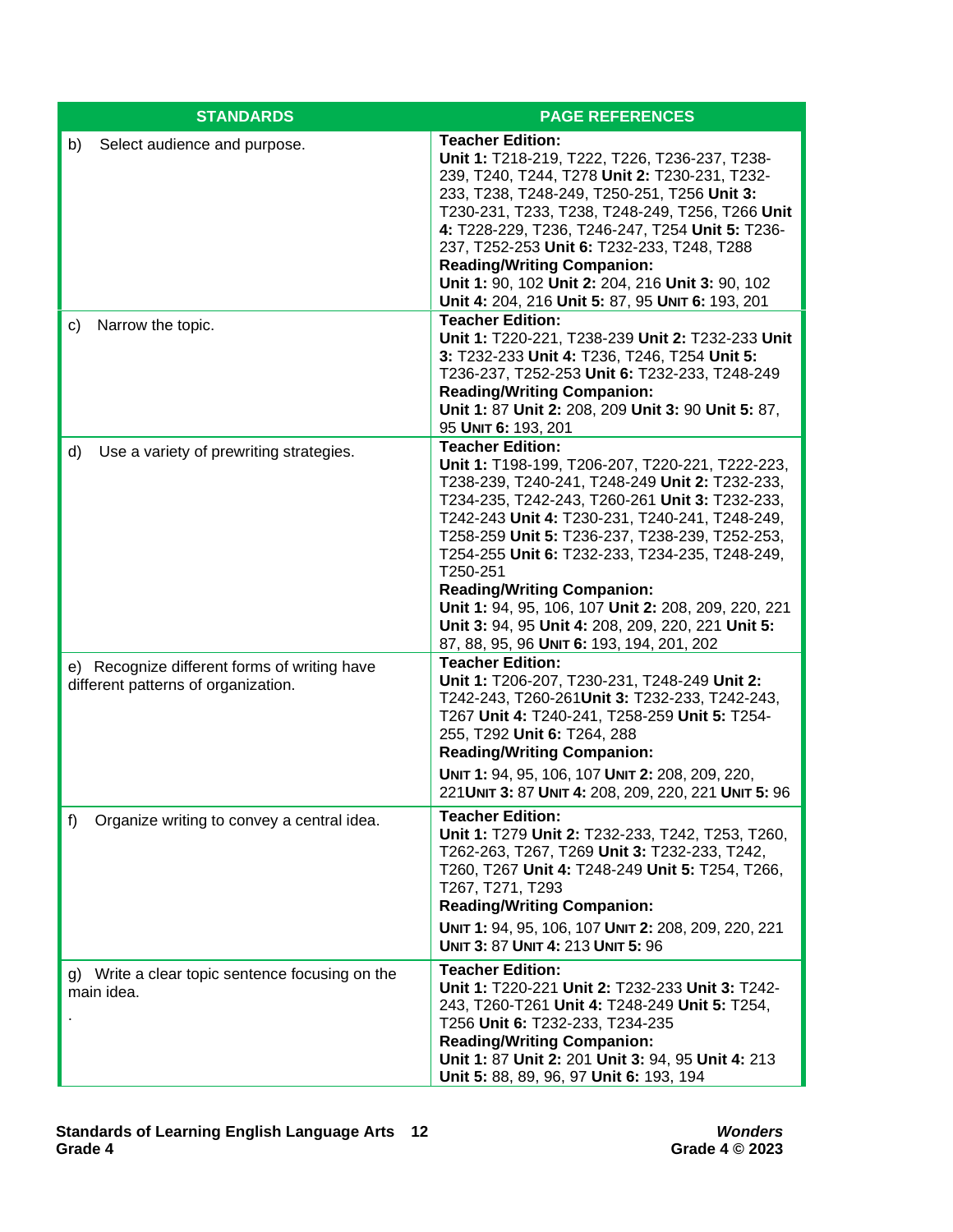| <b>STANDARDS</b>                                                                      | <b>PAGE REFERENCES</b>                                                                                                                                                                                                                                                                                                                                                                                                                                                                                                                                                                                                                                                                                                                                                                                                                             |
|---------------------------------------------------------------------------------------|----------------------------------------------------------------------------------------------------------------------------------------------------------------------------------------------------------------------------------------------------------------------------------------------------------------------------------------------------------------------------------------------------------------------------------------------------------------------------------------------------------------------------------------------------------------------------------------------------------------------------------------------------------------------------------------------------------------------------------------------------------------------------------------------------------------------------------------------------|
| Write related paragraphs on the same topic.<br>h)                                     | <b>Teacher Edition:</b><br>Unit 1: T208-209, T232-233, T250-251 Unit 2:<br>T244-245, T262-263 Unit 3: T242-243, T244-245,<br>T262-263 Unit 4: T242-243, T260-261 Unit 5:<br>T198-199, T240-241, T256-257 Unit 6: T198,<br>T236-237, T252-253<br><b>Reading/Writing Companion:</b><br>Unit 1: 96, 108 Unit 2: 210, 222 Unit 3: 94, 95, 96,<br>106, 107, 108 Unit 4: 210, 261 Unit 5: 89, 97 Unit<br>6: 187, 195, 203                                                                                                                                                                                                                                                                                                                                                                                                                                |
| Elaborate writing by including details to<br>i)<br>support the purpose.               | <b>Teacher Edition:</b><br>Unit 1: T255 Unit 5: 240 Unit 6: T236-237<br><b>Reading/Writing Companion:</b><br><b>UNIT 5: 89 UNIT 6: 195</b>                                                                                                                                                                                                                                                                                                                                                                                                                                                                                                                                                                                                                                                                                                         |
| Express an opinion about a topic and provide<br>j)<br>fact-based reasons for support. | <b>Teacher Edition:</b><br>Unit 1: T218-257 Unit 3: T230-269<br><b>Reading/Writing Companion:</b><br>Unit 1: 87, 90, 94, 95, 96, 97, 99, 106, 107, 108,<br>109 Unit 3: 87, 88, 89, 90, 91, 92, 93, 94, 95, 96,<br>97, 98, 99, 100, 101, 102, 103, 104, 105, 106, 107,<br>108, 109                                                                                                                                                                                                                                                                                                                                                                                                                                                                                                                                                                  |
| k) Use transition words and prepositional phrases<br>for sentence variety.            | <b>Teacher Edition:</b><br>Unit 1: T257 Unit 2: T244-245 Unit 3: T250-251<br>Unit 4: T22 Unit 6: T274, T276-277<br><b>Reading/Writing Companion:</b><br>Unit 2: 210 Unit 3: 99                                                                                                                                                                                                                                                                                                                                                                                                                                                                                                                                                                                                                                                                     |
| I) Utilize elements of style, including word choice<br>and sentence variation.        | <b>Teacher Edition:</b><br>Unit 1: T35, T251 Unit 2: T33, T44, T113, T118,<br>T196 Unit 3: T31, T33, T38, T269 Unit 4: T98-99,<br>T120 Unit 5: T52, T267 Unit 6: T43, T129, T264,<br>T266, T267                                                                                                                                                                                                                                                                                                                                                                                                                                                                                                                                                                                                                                                    |
| m) Revise writing for clarity of content using<br>specific vocabulary and information | <b>Teacher Edition:</b><br>Unit 1: T210-211, T234-235, T252-253, T258-259,<br>T260-261, T262-263, T264-265, T266-267, T268-<br>269, T270-271, T272-273, T274-275, T276-277<br>Unit 2: T246-247, T264-265, T270-271, T272-273,<br>T274-275, T276-277, T278-279, T280-281, T282-<br>283, T288-289 Unit 3: T246-247, T264-265, T270-<br>271, T272-273, T274-275, T276-277, T278-279,<br>T280-281, T282-283, T288-289 Unit 4: T244-245,<br>T262-263, T268-269, T270-271, T272-273, T274-<br>275, T276-277 Unit 5: T242-243, T244-245, T246-<br>247, T258-259, T260-261, T262-263, T272-273,<br>T274-275, T276-277, T286-287, T288-289, T290-<br>291 Unit 6: T238-239, T240-241, T242-243, T254-<br>255, T256-257, T258-259, T268-269, T270-271,<br>T272-273, T274-275, T276-277, T278-279, T280-<br>281, T286-287<br><b>Reading/Writing Companion:</b> |
|                                                                                       | Unit 1: 97, 98, 109 Unit 2: 211, 212, 223 Unit 3:<br>97, 98, 99, 109 Unit 4: 211, 212, 223 Unit 5: 90,<br>91, 92, 98, 99, 100 Unit 6: 196, 197, 198                                                                                                                                                                                                                                                                                                                                                                                                                                                                                                                                                                                                                                                                                                |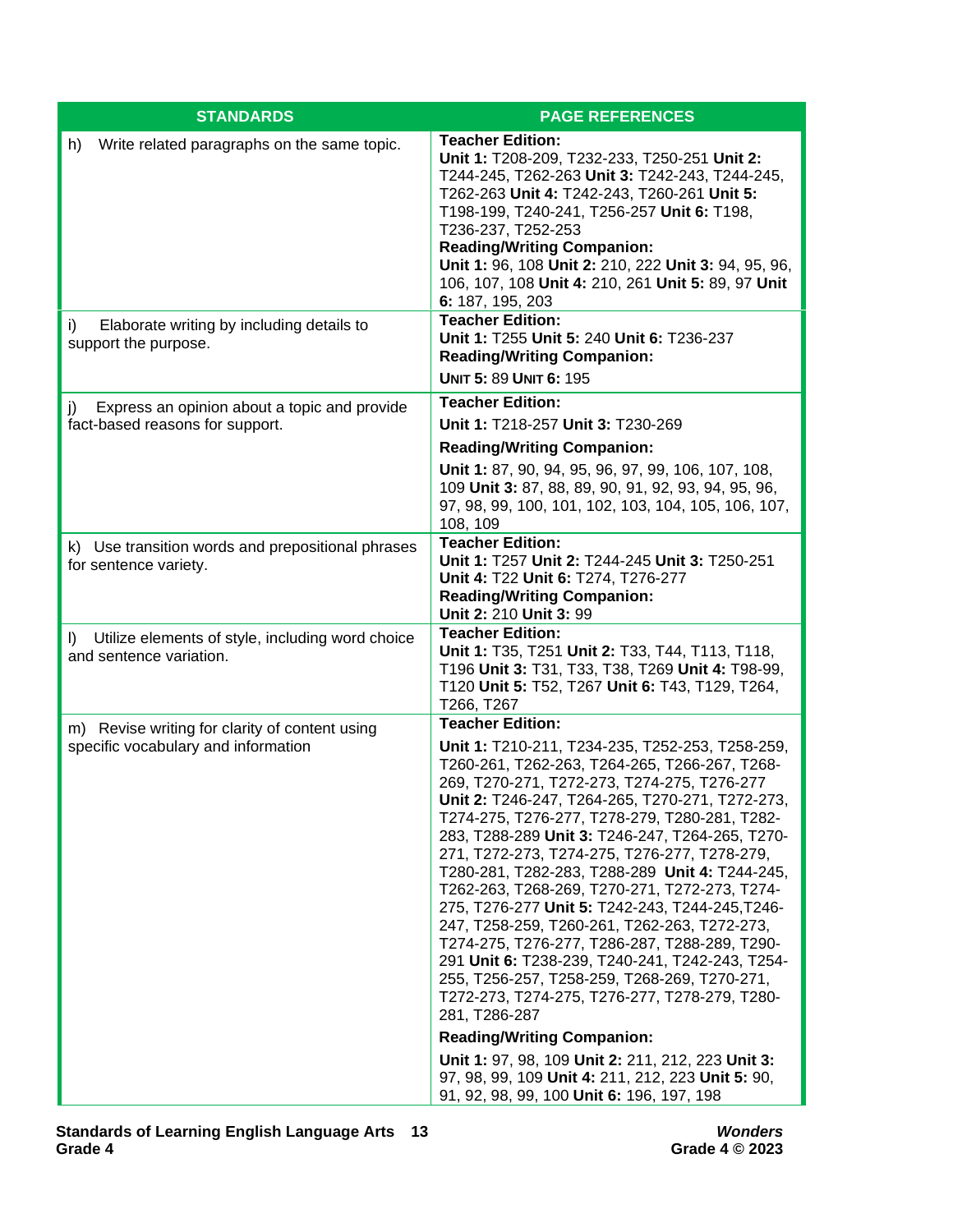| <b>STANDARDS</b>                                                                                                                                      | <b>PAGE REFERENCES</b>                                                                                                                                                                                                                                                                                                                                                                                                                                                                                                                                                                                                                                                                                                                                                                                                                                                                                                 |  |
|-------------------------------------------------------------------------------------------------------------------------------------------------------|------------------------------------------------------------------------------------------------------------------------------------------------------------------------------------------------------------------------------------------------------------------------------------------------------------------------------------------------------------------------------------------------------------------------------------------------------------------------------------------------------------------------------------------------------------------------------------------------------------------------------------------------------------------------------------------------------------------------------------------------------------------------------------------------------------------------------------------------------------------------------------------------------------------------|--|
| 4.8 The student will self- and peer-edit writing for capitalization, spelling, punctuation,<br>sentence structure, paragraphing, and Standard English |                                                                                                                                                                                                                                                                                                                                                                                                                                                                                                                                                                                                                                                                                                                                                                                                                                                                                                                        |  |
| Use subject-verb agreement.<br>a)                                                                                                                     | <b>Teacher Edition:</b><br>Unit 5: T259, T267                                                                                                                                                                                                                                                                                                                                                                                                                                                                                                                                                                                                                                                                                                                                                                                                                                                                          |  |
| b) Eliminate double negatives.                                                                                                                        | <b>Teacher Edition:</b><br><b>Unit 6: T273</b>                                                                                                                                                                                                                                                                                                                                                                                                                                                                                                                                                                                                                                                                                                                                                                                                                                                                         |  |
| Use noun-pronoun agreement.<br>C)                                                                                                                     | <b>Teacher Edition:</b><br>Unit 4: T268-270, T272-273, T274-275, T277                                                                                                                                                                                                                                                                                                                                                                                                                                                                                                                                                                                                                                                                                                                                                                                                                                                  |  |
| d) Use commas in series, dates, and addresses.                                                                                                        | <b>Teacher's Edition:</b>                                                                                                                                                                                                                                                                                                                                                                                                                                                                                                                                                                                                                                                                                                                                                                                                                                                                                              |  |
|                                                                                                                                                       | Unit 2: T273 Unit 4: T23, T261 Unit 5: T273, T277<br><b>Unit 6: T277</b>                                                                                                                                                                                                                                                                                                                                                                                                                                                                                                                                                                                                                                                                                                                                                                                                                                               |  |
|                                                                                                                                                       | <b>Reading/Writing Companion:</b>                                                                                                                                                                                                                                                                                                                                                                                                                                                                                                                                                                                                                                                                                                                                                                                                                                                                                      |  |
|                                                                                                                                                       | <b>Unit 4: 136</b><br><b>Teacher Edition:</b>                                                                                                                                                                                                                                                                                                                                                                                                                                                                                                                                                                                                                                                                                                                                                                                                                                                                          |  |
| Correctly use adjectives and adverbs.<br>e)                                                                                                           | Unit 5: T272-273, T276-277, T278-279, T280 Unit<br>6: T262, T268-269, T270                                                                                                                                                                                                                                                                                                                                                                                                                                                                                                                                                                                                                                                                                                                                                                                                                                             |  |
| f)<br>Use quotation marks with dialogue.                                                                                                              | <b>Teacher's Edition:</b>                                                                                                                                                                                                                                                                                                                                                                                                                                                                                                                                                                                                                                                                                                                                                                                                                                                                                              |  |
|                                                                                                                                                       | Unit 6: T237, T275                                                                                                                                                                                                                                                                                                                                                                                                                                                                                                                                                                                                                                                                                                                                                                                                                                                                                                     |  |
|                                                                                                                                                       | <b>Reading/Writing Companion:</b>                                                                                                                                                                                                                                                                                                                                                                                                                                                                                                                                                                                                                                                                                                                                                                                                                                                                                      |  |
|                                                                                                                                                       | <b>Unit 6: 195</b>                                                                                                                                                                                                                                                                                                                                                                                                                                                                                                                                                                                                                                                                                                                                                                                                                                                                                                     |  |
| g) Use correct spelling including common<br>homophones.                                                                                               | <b>Teacher Edition:</b><br>Unit 1: T24-25, T47, T56-57, T98-99, T132-133,<br>T159, T162, T191, T196-197, T206, T212, T268-<br>269, T270-271, T272-273, T274-275, T276-277<br>Unit 2: T24-25, T56-57, T62-63, T134-135, T138,<br>T144-145, T201, T202-203, T208-209, T280-281,<br>T282-283, T284-285, T286-287, T288-289 Unit 3:<br>T24-25, T50-51, T54, T60-61, T102-103, T144-145,<br>T202-203, T208-209, T275, T280-281, T282-283,<br>T284-285, T286-287, T288-289 Unit 4: T24-25,<br>T50-51, T55, T60-61, T102-103, T132, T133, T137,<br>T142-143, T201, T206-207, T278-279, T280-281,<br>T282-283, T284-285, T286-287 Unit 5: T24-25,<br>T56-57, T61, T66-67, T108-109, T138, T139, T143,<br>T148-149, T190-191, T207, T212-213, T282-283,<br>T284-285, T286-287, T288-289, T290-291 Unit 6:<br>T24-25, T57, T66-67, T108, T139, T144-145, T186,<br>T208-209, T278-279, T280-281, T282-283, T284-<br>285, T286-287 |  |
| Use singular possessives.<br>h)                                                                                                                       | <b>Teacher Edition:</b><br>Unit 2: T276-277                                                                                                                                                                                                                                                                                                                                                                                                                                                                                                                                                                                                                                                                                                                                                                                                                                                                            |  |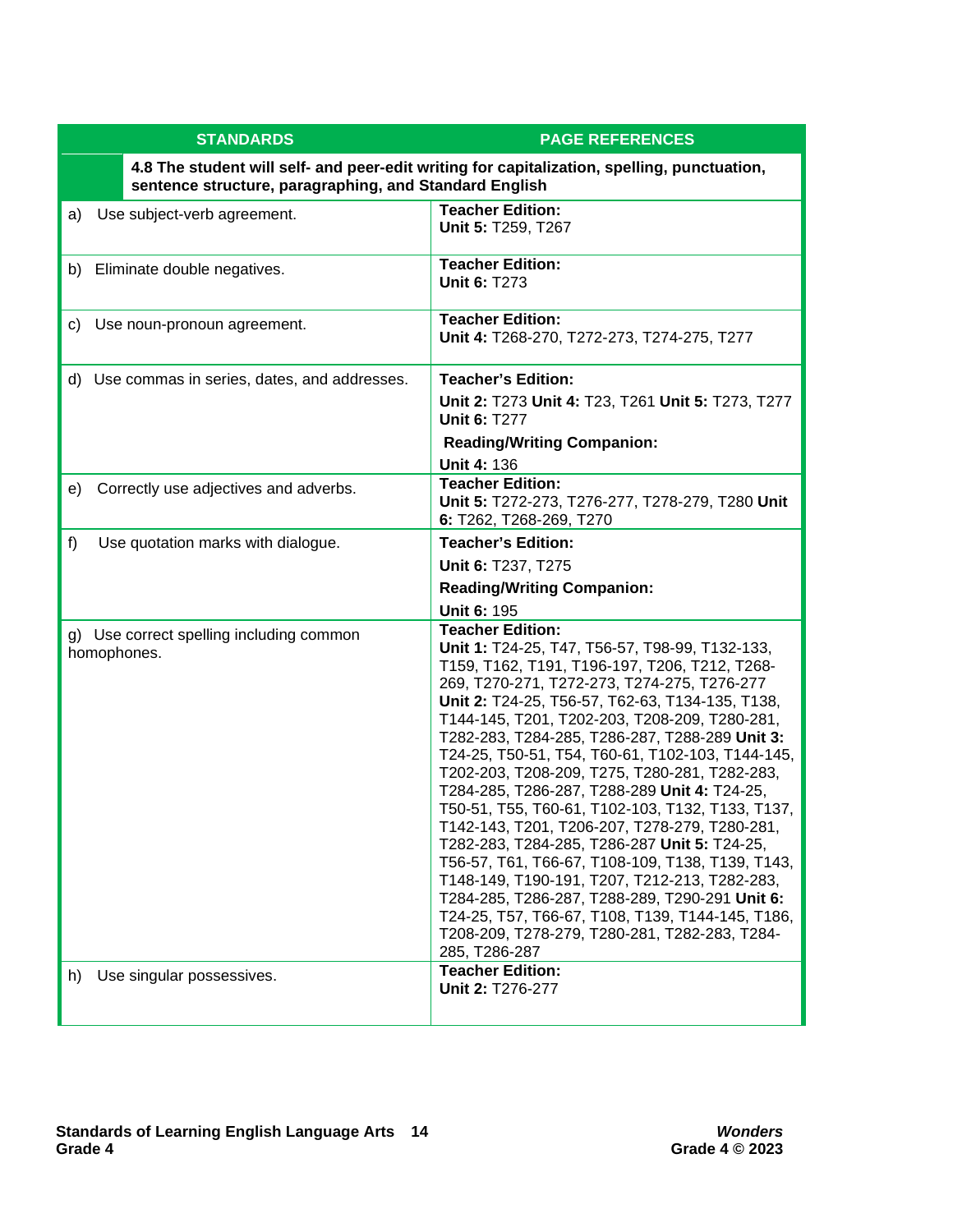| <b>STANDARDS</b>                                  | <b>PAGE REFERENCES</b>                                                                                                                                                                                                                                                               |
|---------------------------------------------------|--------------------------------------------------------------------------------------------------------------------------------------------------------------------------------------------------------------------------------------------------------------------------------------|
| <b>Research</b>                                   |                                                                                                                                                                                                                                                                                      |
| research product.                                 | 4.9 The student will demonstrate comprehension of information resources to create a                                                                                                                                                                                                  |
| Construct questions about a topic.<br>a)          | <b>Teacher Edition:</b>                                                                                                                                                                                                                                                              |
|                                                   | Unit 1: T26-27, T100-101, T176-177 Unit 2: T26-<br>27, T106-107, T188-189, T295 Unit 3: T26-27,<br>T104-105, T188-189, T295 Unit 4: T26-27, T104-<br>105, T186-187, T293 Unit 5: T26-27, T110-111,<br>T192-193, T270, T297 Unit 6: T26-27, T65, T88-<br>89, T110-111, T188-189, T293 |
|                                                   | <b>Reading/Writing Companion:</b>                                                                                                                                                                                                                                                    |
|                                                   | Unit 1: 23, 49, 75 Unit 2: 137, 163, 189 Unit 3: 23,<br>49, 75 Unit 4: 137, 163, 189 Unit 5: 23, 49, 75<br>Unit 6: 129, 155, 181                                                                                                                                                     |
| b) Collect and organize information from multiple | <b>Teacher Edition:</b>                                                                                                                                                                                                                                                              |
| resources.                                        | Unit 1: T26-27, T100-101, T176-177, T233 Unit 2:<br>T26-27, T106-107, T188-189 Unit 3: T26-27, T104-<br>105, T188-189 Unit 4: T26-27, T104-105, T186-<br>187 Unit 5: T26-27, T110-111, T192-193 Unit 6:<br>T26-27, T110-111, T188-189, T293                                          |
|                                                   | <b>Reading/Writing Companion:</b>                                                                                                                                                                                                                                                    |
|                                                   | Unit 1: 23, 49, 75, 96 Unit 2: 137, 163, 189 Unit 3:<br>23, 49, 75 Unit 4: 137, 163, 189 Unit 5: 23, 49, 75<br>Unit 6: 129, 155, 181                                                                                                                                                 |
| Evaluate the relevance and reliability of<br>C)   | <b>Teacher Edition:</b>                                                                                                                                                                                                                                                              |
| information.                                      | Unit 1: T230, T231, T232, T233 Unit 5: T267                                                                                                                                                                                                                                          |
|                                                   | <b>Reading/Writing Companion:</b>                                                                                                                                                                                                                                                    |
|                                                   | Unit 1: 94-95, 96<br><b>Teacher Edition:</b>                                                                                                                                                                                                                                         |
| Give credit to sources used in research.<br>d)    | Unit 1: T26-27, T100-101, T176-177, T233 Unit 2:<br>T26-27, T106-107, T188-189 Unit 3: T26-27, T104-<br>105, T188-189 Unit 4: T26-27, T104-105, T186-<br>187 Unit 5: T26-27, T110-111, T192-193 Unit 6:<br>T26-27, T110-111, T188-189, T293                                          |
|                                                   | <b>Reading/Writing Companion:</b>                                                                                                                                                                                                                                                    |
|                                                   | Unit 1: 23, 49, 75, 96 Unit 2: 137, 163, 189 Unit 3:<br>23, 49, 75 Unit 4: 137, 163, 189 Unit 5: 23, 49, 75<br>Unit 6: 129, 155, 181                                                                                                                                                 |
| e) Avoid plagiarism and use own words.            | <b>Teacher Edition:</b>                                                                                                                                                                                                                                                              |
|                                                   | Unit 1: T26-27, T100-101, T176-177, T233 Unit 2:<br>T26-27, T106-107, T188-189 Unit 3: T26-27, T104-<br>105, T188-189 Unit 4: T26-27, T104-105, T186-<br>187 Unit 5: T26-27, T110-111, T192-193 Unit 6:<br>T26-27, T110-111, T188-189, T293                                          |
|                                                   | <b>Reading/Writing Companion:</b>                                                                                                                                                                                                                                                    |
|                                                   | Unit 1: 23, 49, 75, 96 Unit 2: 137, 163, 189 Unit 3:<br>23, 49, 75 Unit 4: 137, 163, 189 Unit 5: 23, 49, 75<br>Unit 6: 129, 155, 181                                                                                                                                                 |